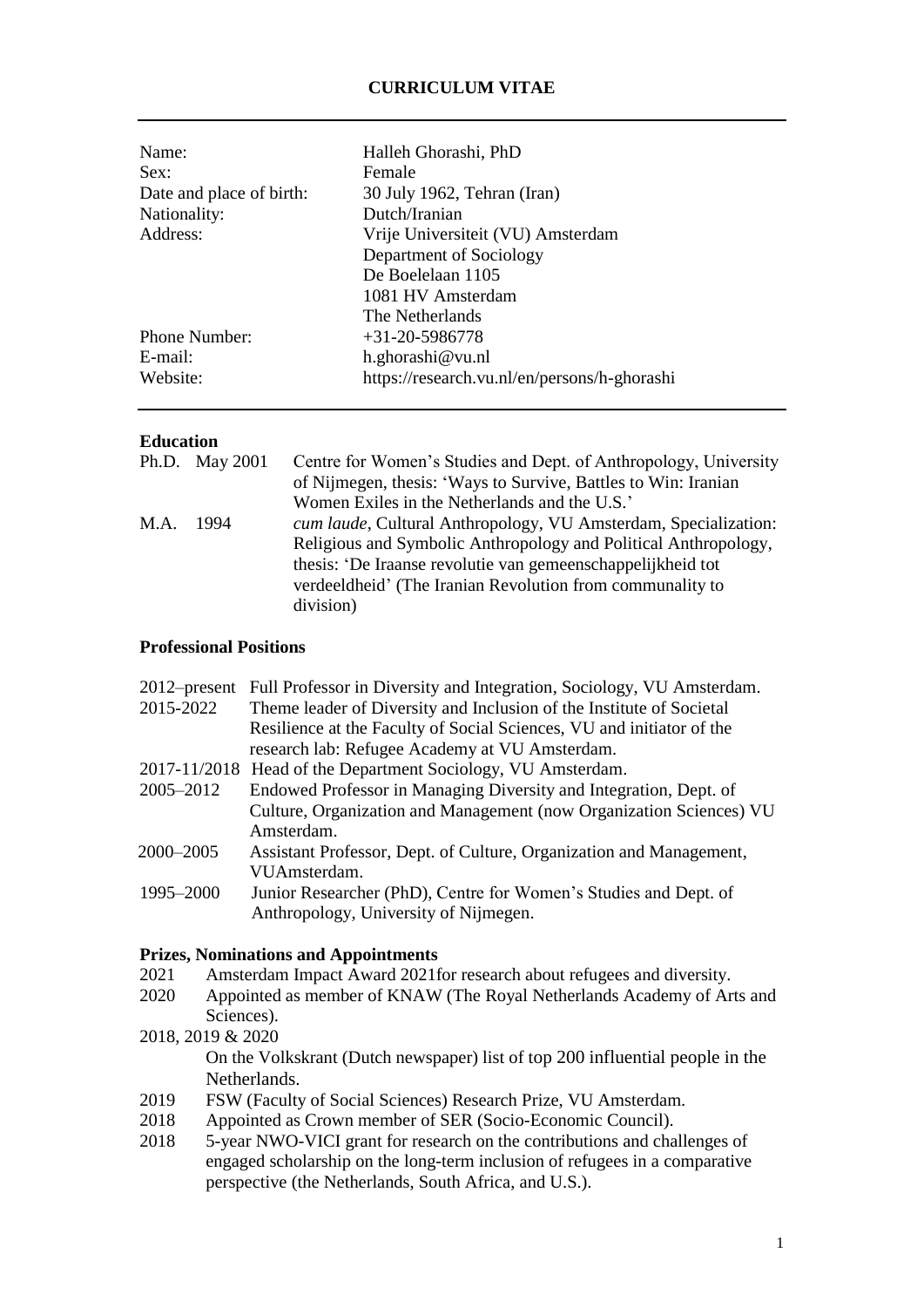- 2018 One of the three nominees for the best PhD supervisor award. Faculty of Social Sciences, VU Amsterdam.
- 2011 Best PhD supervisor award (chosen by PhD students). Faculty of Social Sciences, VU Amsterdam.
- 2010 Appointed as member of Koninklijke Hollandsche Maatschappij der Wetenschappen (KHMW).
- 2010 Declared by the feminist magazine *Opzij* as one of the 100 most powerful women in the Netherlands (number 7 in the category Education & Science).
- 2008 Winner of the *Triomfprijs—*for societal contributions to the empowerment of black, migrant and refugee women in the Netherlands
- 2006 Winner of the VU Media-Magneet (Social Impact)
- 2005 Winner of the VU-Best Teacher's Award. Nominated as the best teacher of the faculty of social sciences and chosen by VU students as the best teacher at VU Amsterdam.

# **Teaching (selected)**

| $2021 -$        | Course: Diversity in a democratic context, Bachelor Sociology, VU<br>Amsterdam.                                                                                                                                                                                                                                                                                                                        |
|-----------------|--------------------------------------------------------------------------------------------------------------------------------------------------------------------------------------------------------------------------------------------------------------------------------------------------------------------------------------------------------------------------------------------------------|
| 2017-2019       | Course: Sociology of Late Modern Societies, Bachelor Sociology, VU<br>Amsterdam.                                                                                                                                                                                                                                                                                                                       |
| $2014$ -present | Course: Social Continuity and Change, Master Sociology, VU<br>Amsterdam.                                                                                                                                                                                                                                                                                                                               |
| $2011 - 2016$   | Seminar: Culture and Identity in Organizations, Master Culture,<br>Organization and Management, Dept. of Organization Science, VU<br>Amsterdam.                                                                                                                                                                                                                                                        |
| 2007-2008       | Masterclass: Management of Diversity. This masterclass brought together<br>professionals from Dutch organizations interested in diversity issues and<br>in refugees in the Netherlands participating in the refugee empowerment<br>project Van Binnen naar Buiten.                                                                                                                                     |
| 2006            | Masterclass: Management of Diversity. This masterclass brought students<br>of the master Culture, Organization and Management together with<br>female migrant professionals to discuss issues on diversity in the<br>workforce. This masterclass was financed by the VU teaching prize of<br>10,000 euros that was awarded to me in 2005 and was considered by the<br>VU Amsterdam as a best practice. |

# **Publications**

(key publications and the most recent ones are listed here, for all publication please go to [https://research.vu.nl/en/persons/h-ghorashi/publications/\)](https://research.vu.nl/en/persons/h-ghorashi/publications/)

# *Refereed journal articles (national and international)*

- Younes, Y., H. Ghorashi and E. Ponzoni (2021, forthcoming) Conflicting Experiences With Welcoming Encounters: Narratives of Newly Arrived Refugees in the Netherlands. *Social Inclusion*, 9(4).
- Ghorashi, H. (2021, forthcoming) Normalizing power and engaged narrative methodology: Refugee women, the forgotten category in the public discourse. *Feminist Review,* 129: 48-63.
- Pozzo, M., & Ghorashi, H. (2021). How liminality enhances conviviality through multilingual co-creations: Young refugees in the Netherlands. *Current Sociology*. https://doi.org/doi.org/10.1177/0011392120932933
- Holle, F., Rast, M. C., & Ghorashi, H. (2021). Exilic (art) narratives of queer refugees challenging dominant hegemonies. *Frontiers in Sociology*, 6: 1-16.
- Ghorashi, H. (2020) Failed Promise of Equality: Iranian women's integration in the Netherlands. *International Migration*. doi: 10.1111/imig.12774.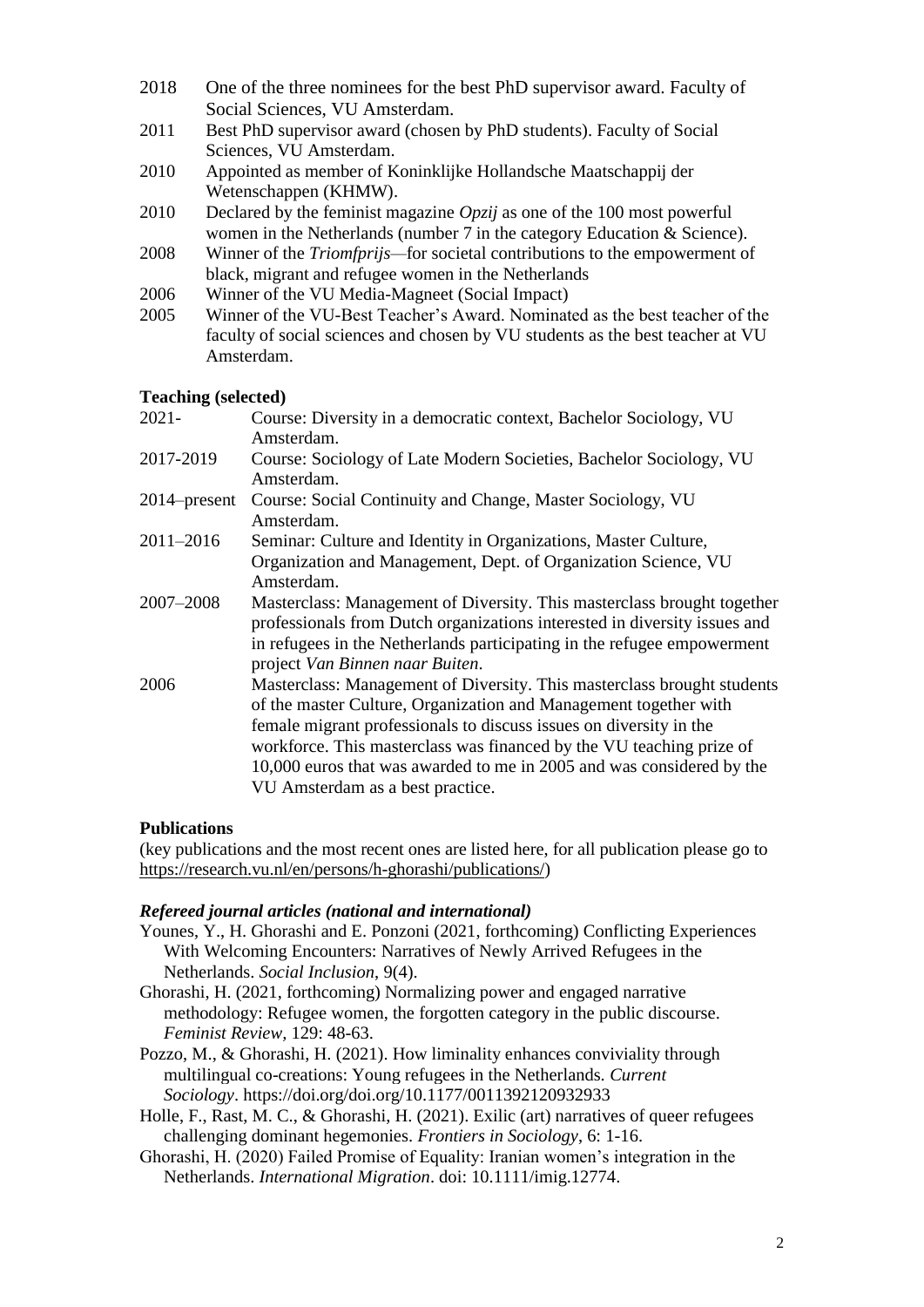- Vijlbrief, A., S. Saharso, H. Ghorashi (2020) Transcending the gender binary: Gender non-binary young adults in Amsterdam. *Journal of LGBT Youth*, 17(1): 89-106.
- Rast, M. C., Younes, Y., Smets, P., & Ghorashi, H. (2020). The resilience potential of different refugee reception approaches taken during the 'refugee crisis' in Amsterdam. *Current Sociology*, 68(7): 853-871.
- Leyerzapf, H., P. Verdonk, H. Ghorashi & T.A. Abma (2018) "We are all so different that it is just… normal." Normalization practices in an academic hospital in the Netherlands. *Scandinavian Journal of Management*, 34: 141-150.
- Rast, M. & H. Ghorashi (2018) Dancing with "The Other": Challenges and Opportunities of Deepening Democracy through Participatory Spaces for Refugees. *Social Inclusion*, 6(1): 188-198.
- Ghorashi, H., M. de Boer & F. ten Holder (2018) Unexpected agency on the threshold: Asylum seekers narrating from an asylum seeker centre. *Current Sociology,* 66(3): 373-391.
- Ghorashi, H. (2018) Commentary: Unsettling friendship and using friendship to unsettle. *Urban Studies*, 55(3): 655-661.
- Waldring, I., M. Crul & H. Ghorashi (2018) The Ability to Deal with Difference: Turkish-Dutch Professionals as Go-Betweens in the Education Sector. *New directions for child and adolescent development*, 160: 45-58.
- Ghorashi, H. & Suanet, B. (2017) Introductie voor de special issue over vluchtelingen: Pleidooi voor een gelaagde benadering van vluchtelingenproblematiek. Mens & Maatschappij 92, 4: 353-357.
- Ghaeminia, S., H. Ghorashi & M. Crul (2017) Grootste dromen, uitgekomen? *Mens & Maatschappij*, 92(4): 421-445.
- Ghorashi, H. (2017) Negotiating belonging beyond rootedness: Unsettling the sedentary bias in the Dutch culturalist discourse. *Ethnic and Racial Studies*, 40(14): 2426-2443.
- Ponzoni, E., H. Ghorashi & S. van der Raad (2017) Caught between norm and difference: Narratives on refugees' inclusion in organizations. *Equality, diversity and inclusion: An international Journal,* 36(3): 222-237.
- Rouvoet, M., M. Eijberts & H. Ghorashi (2017) Identification Paradoxes and Multiple Belongings: the Narratives of Italian Migrants in the Netherlands. *Social Inclusion*, 5(1): 105-116.
- Eijberts, M. & Ghorashi, H. (2017) Biographies and the doubleness of inclusion and exclusion. *Social Identities: Journal for the Study of Race, Nation and Culture*, 23(2): 163-178.
- Larruina, R. & Ghorashi, H. (2016) The normality and materiality of the dominant discourse: Voluntary work inside a Dutch asylum seeker center. *Journal of Immigrant and Refugee studies*, 14(2): 220–237.
- Ossenkop, C., Vinkenburg, C.J., Jansen, P.G.W. & Ghorashi, H. (2015) Ethnic identity positioning at work: Understanding professional career experiences. *Scandinavian Journal of Management*, 31: 515–525.
- Waldring, I. Crul, M. & Ghorashi, H. (2015) Discrimination of second-generation professionals in leadership Positions. *Social Inclusion*, 3(4): 38–49.
- Ossenkop, C., Vinkenburg, C.J., Jansen, P.G.W. & Ghorashi, H. (2015) Ethnic diversity and social capital in upward mobility systems: Problematizing the permeability of intra-organizational career boundaries. *Career Development International*, 20(5): 539– 555.
- Waldring, I., Crul, M. & Ghorashi, H. (2014) The fine art of boundary sensitivity: Successful second generation Turks and Moroccan in the Netherlands. *New Diversities,* 16(1): 71–87.
- Ghorashi, H. (2014) Bringing polyphony one step further: Relational narratives of women from the position of difference. *Women's Studies International Forum (WSIF),* 43: 59–66.
- Ghorashi, H. & Ponzoni, E. (2014) Reviving agency: Taking time and making space for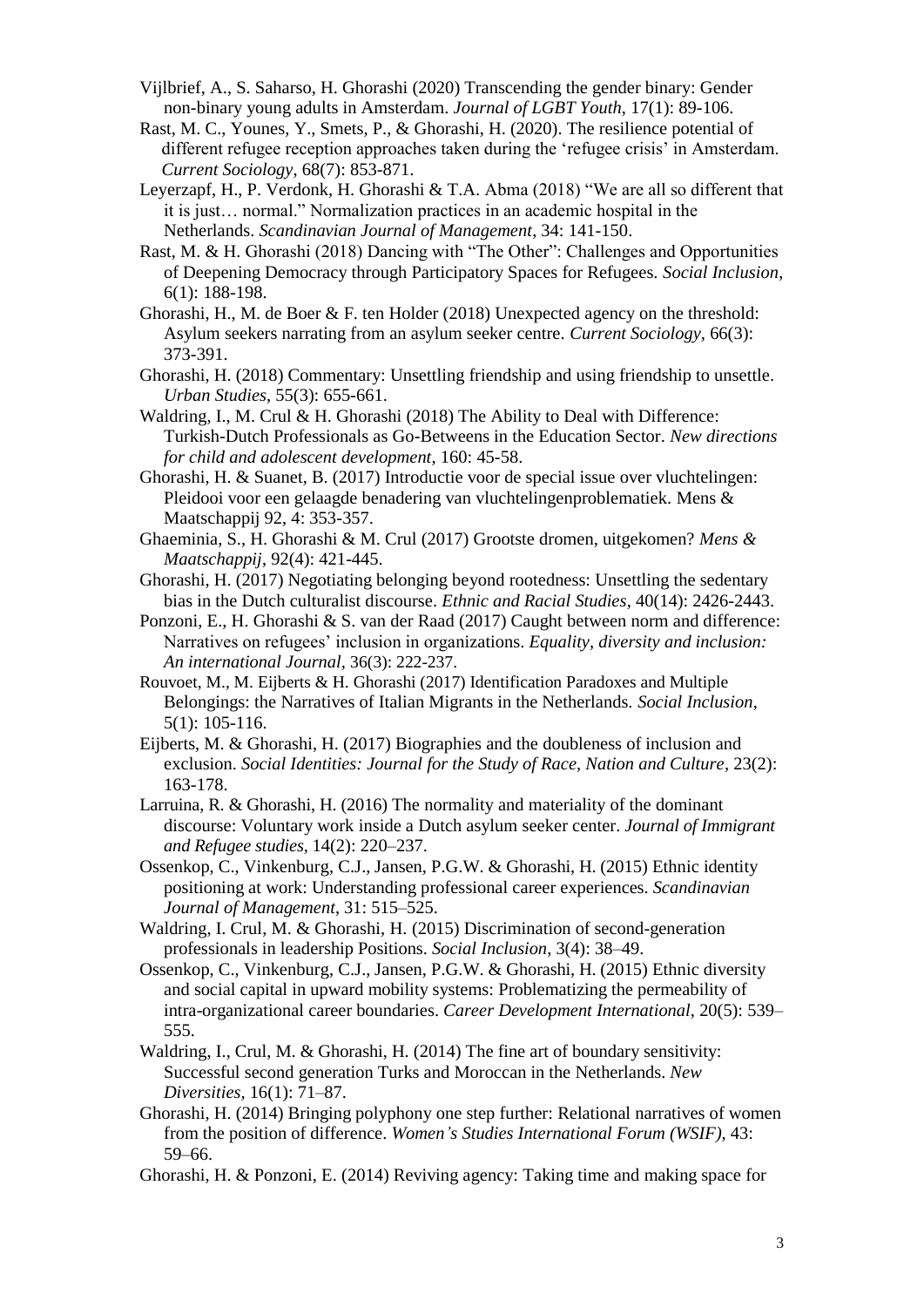rethinking diversity and inclusion. *European Journal of Social Work,* 17(2): 161–174.

- Ghorashi, H. & Sabelis, I. (2013) Juggling difference and sameness: Rethinking strategies for diversity in organizations. *Scandinavian Journal of Management*, 29(1): 78–86.
- Ghorashi, H. & Vieten, U.M. (2012) Female narratives of 'new' citizens' belonging(s) and identities in Europe: Case studies from the Netherlands and Britain. *Identities: Global Studies in Culture and Power*, 19(6): 725–741.
- Ghorashi, H. (2010) From absolute invisibility to extreme visibility: Emancipation trajectory of migrant women in the Netherlands. *Feminist Review*, 94: 75–92.

Ghorashi, H. & Boersma, F.K. (2009) The 'Iranian diaspora' and the new media: From political action to humanitarian help. *Development and Change,* 40(4): 667–691.

Ghorashi, H. (2008) Giving silence a chance: The importance of life stories for research on refugees. *Journal of Refugee Studies*, 21(1): 117–133.

- Ghorashi, H. (2007) The paradoxes of cultural diversity within organizations. *The International Journal of Diversity in Organizations, Communities & Nations*, 7(5): 223–229.
- Ghorashi, H. & Van Tilburg, M. (2006) 'When is My Dutch Good Enough?' Experiences of refugee women with Dutch labour organisations. *Journal of Migration and Integration*, 7(1): 51–70.
- Ghorashi, H. (2005) When the boundaries are blurred: The significance of feminist methods in research. *European Journal of Women's Studies*, 12(3): 363–375.
- Ghorashi, H. (2005) Refugees: Agents of change or passive victims: The impact of welfare states (the case of The Netherlands) on refugees. *Journal of Refugee Studies*, 18(2): 182–198.
- Ghorashi, H. (2004) How dual is transnational identity? A debate on duality of transnational diaspora organizations. *Culture & Organization*, 10(4): 329–340.
- Ghorashi, H. (2003) Multiple identities between continuity and change: The narratives of Iranian women in exile. *Focaal: European Journal of Anthropology*, 42: 63–77.

#### *Non-refereed journal articles*

- Reitsma, B., Ghorashi, H. & P. Smets (2016) Sociologische verbeeldingskracht in de wijk. Sociologie, 3: 365-377.
- Ghorashi, H. (2016) Wat als u een vluchteling was? *Tijdschrift voor Biografie*, najaar, 4- 11.
- Ghorashi, H. (2016) Kans op een nieuw leven. *De Helling: tijdschrift voor politiek en cultuur*, 29(1): 57–61.
- Ghorashi, H. (2015) Levensverhalen doorbreken het wij-zij denken. *Tijdschrijft voor biografie*, 4(2): 51–58.
- Ghorashi, H. (2010) 'Dutchness' and the migrant 'other': From suppressed superiority to explicit exclusion? *Focaal*, 56: 106–111.
- Ghorashi, H. (2006) Culturalisering van de emancipatie van migrantenvrouwen. *Krisis: tijdschrift voor actuele filosofie*, 7(3): 42–48.
- Ghorashi, H. (2006) 'Ik ben veilig maar niet gelukkig': De impact van de verzorgingsstaat op het leven van vluchtelingen. *Filosofie in Bedrijf* (tijdschrift voor cultuur, management en organisatie), 71(3/4): 73–85.

#### *Books / reports*

Ponzoni, E., K. Mars & H. Ghorashi (2020) *De kracht van een alternatief verhaal: De complementaire bijdrage van burgerinitiatieven aan inclusie van vluchtelingen in de Nederlandse samenleving*. Amsterdam: VU/Refugee Academy: https://refugeeacademy-

learningcrossroads.nl/images/pdf/De\_kracht\_van\_een\_alternatief\_verhaal\_Definitieve \_versie-gecomprimeerd.pdf

Ponzoni, E., H. Ghorashi, M. Badran (2020) *Naar een structurele plek voor het*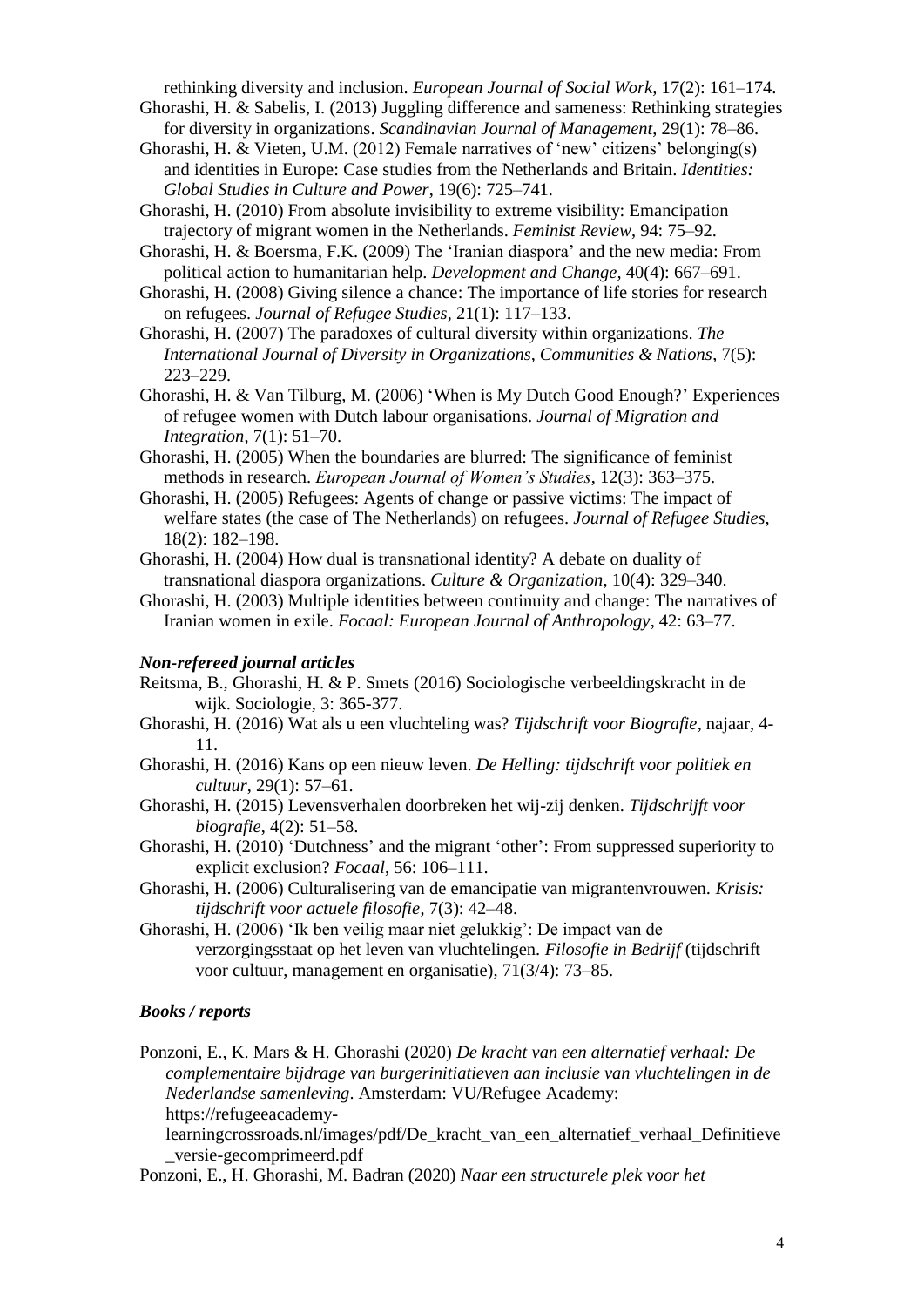*perspectief en visie van vluchtelingen in beleidsvormig*. Amsterdam: VU/Refugee Academy: https://www.resilience-institute.nl/wp-content/uploads/2020/11/VU001- Rapport-Naar-een-structurele-plek-voor-het-perspectief-en-de-visie-vanvluchtelingen-in-beleidsvorming-DEF-gecomprimeerd.pdf

- Crul, M., Dick, L., Ghorashi, H. & Valenzuela, A. (2020) *Scholarly Engagement and Decolonisation: Views from South Africa, the Netherlands and the United States*. Stellenbosch: African SUN media.
- Davis, K., Ghorashi, H. & Smets, P. eds. (2018) *Contested Belonging: Spaces, Practices, Biographies*. Bingley: Emerald.
- Moghissi, H. & Ghorashi, H. (2010) *Muslim diaspora in the West: Negotiating gender, home and belonging*. Surrey: Ashgate.
- Ghorashi, H. (2010) *Culturele diversiteit, Nederlandse identiteit en democratisch burgerschap*. The Hague: Sdu Uitgevers.
- Ghorashi, H. & Brinkgreve, C. (2010) *Licht en Schaduw: 15 vrouwen over leven en overleven*. Amsterdam: VU Uitgeverij.
- Alghasi, S., Eriksen, T.H. & Ghorashi, H. (2009) *Paradoxes of cultural recognition: Perspectives from northern Europe*. Surrey: Ashgate.
- Ghorashi, H. (2006) *Paradoxen van culturele erkenning: Management van diversiteit in Nieuw Nederland.* Inaugural lecture, Amsterdam, VU.
- Ghorashi, H. (2003) *Ways to survive, battles to win: Iranian women exiles in the Netherlands and the United States*. New York: Nova Science Publishers.

#### *Book chapters*

- Larruina, R., & Ghorashi, H. (2020) Box-ticking Exercise or Real Inclusion? Challenges of Including Refugees' Perspectives in EU Policy. In E. M. Gozdziak, I. Main, & B. Sutter (Eds.), *Europe and the Refugee Response: A Crisis of Values?* London: Routledge, pp. 128-148.
- Kovács, Z., P. Smets & H. Ghorashi (2019) The Game of Participation in Amsterdam East: An Alternative to the Neoliberal or a Neoliberal Alternative? In: J.K. Fisker, L. Ghiappini, L. Pugalis & A. Bruzzese (eds.) *Enabling Urban Alternatives: Crises, Contestation, and Cooperation*. Singapore: Palgrave Macmillan, pp. 133- 155.
- Ghorashi, H. (2018) Challenges of Integration and Belonging: Iranians in the Netherlands. In: M. Mostafavi Mobasher (ed.), *The Iranian Diaspora: Challenges, Negotiations, and Transformations*. Austin: University of Texas Press, pp. 74-92.
- Kian, L. & Ghorashi, H. (2018) 'Sometimes I Feel More Moroccan than Dutch": Identity and Belonging in Second-Generation Iranian-Dutch Women. In: K. Davis, H. Ghorashi & P. Smets (eds) *Contested Belonging: Spaces, Practices, Biographies*. Bingley: Emerald, pp. 333-357.
- Ghorashi, H. (2018) Decolonizing the Islamic Other: The Changed Conditions of Critical Thinking. In: Melissa F. Weiner & Antonio Carmona Báez (eds.) *Smash the Pillars: Decoloniality and the Imaginary of Color in the Dutch Kingdom*. Lanham: Lexington Books, pp. 185-197.
- Ghorashi, H. (2017) Rethinking diversity beyond dichotomies of self-other. In: H. Alzheimer, S. Doering-Manteuffel, D. Drascek & A. Treiber (eds.) *Jahrubh Für Europäische Ethnologie*. Kornwestheim: Schöningh, p. 169-182.
- Ghorashi, H. (2017) A Shifting Quest for a Sense of Home. In: S. Dijkstra, L. van Doorn & J.C. van Pelt (eds.) *Seeking Home in a Strange Land: Trues stories of the changing meaning of home*. Utrecht: Stili Novi, pp. 135-155.
- Ghorashi, H. (2017) Rassismus und der 'undankbare Andere' in den Niederlanden. In K. Fereidooni & M. El (eds.) *Rassimuskritik und Widerstandsformen*. Heidelberg: Springer VS, pp. 61–80.
- Ghorashi, H. (2016) The times they are a-changin'. In M. Flikkema (ed.) *Sense of serving:*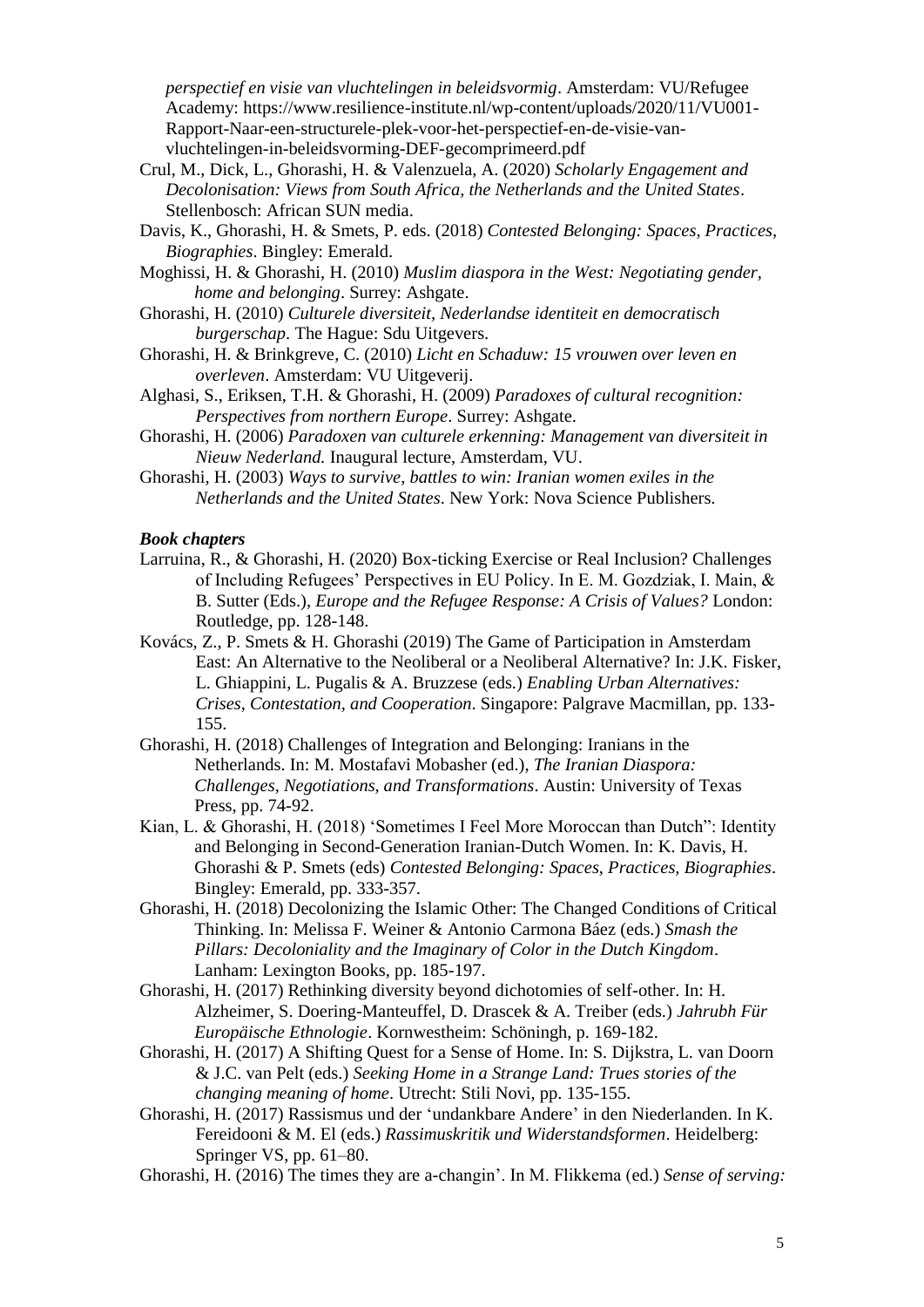*Reconsidering the role of universities now*. Amsterdam: VU University Press, pp. 26–32.

- Ghorashi, H., Carabain, C. & Szepietowska, E. (2015) Paradoxes of (e)quality and good will in managing diversity: A Dutch case in the philanthropic sector. In T. Matejskova & M. Antonsich (eds.) *Governing through diversity: Migration societies in post-multiculturalist times*. Houndmills: Palgrave, pp. 83–104.
- Ghorashi, H. (2014) Routed connections in late modern times. In U.M. Vieten (ed.) *Revisiting Iris Marion Young on normalisation, inclusion and democracy.* Houndmills: Palgrave Pivot, pp. 49–67.
- Ghorashi, H. (2014) Racism and 'the ungrateful other' in the Netherlands. In P. Essed & I. Hoving (eds.) *Dutch racism*. New York: Rodopi, pp. 101–116.
- Ghorashi, H. (2010) Culturalist approach to women's emancipation in the Netherlands. In H. Moghissi & H. Ghorashi (eds.) *Muslim diaspora in the West: Negotiating gender, home and belonging*. Surrey: Ashgate, pp. 11–23.
- Ghorashi, H. (2010) The right to be different: The position of Muslim migrants in the Netherlands. In R. Banakar (ed.) *Rights in context: Law and justice in late modern society*. Surrey: Ashgate, pp. 163–177.
- Ghorashi, H. & Wels, H. (2009) Beyond complicity: A plea for engaged ethnography. In S. Ybema, D. Yanow, H. Wels & F. Kamsteeg (eds.) *Organizational ethnography: Studying the complexities of everyday organizational life*. London: Sage, pp. 231– 253.
- Ghorashi, H. (2007) What has the metaphor of 'bridging' to do with hybridity? Discourses on identity within Iranian-American organizations. In A.K. Sahoo & B. Maharaj (eds.) *Sociology of diaspora.* New Delhi: Rawat Publication, pp. 542– 557.
- Ghorashi, H. (2005) Layered meanings of community: Experiences of Iranian women exiles in 'Irangeles'. In T. Davids & F. van Driel (eds.) *The gender question in globalization: Changing perspectives and practices.* Aldershot: Ashgate, pp. 197– 217.
- Ghorashi, H. (2005) Identities and the sense of belonging: Iranian women political activists in exile. In P. Essed, G. Frerks & J. Schrijvers (eds.) *Refugees and the transformation of societies.* Oxford: Berghahn Publishers, pp. 106–119.
- Ghorashi, H. (2005) Shifting and conflicting identities: Iranian women political activists in exile. In H. Moghissi (ed.) *Women and Islam,* Vol. III. New York, London: Routledge, pp. 427–448.
- Captain, E. & Ghorashi, H. (2001) 'Tot behoud van mijn identiteit': Identiteitsvorming binnen de ZMV vrouwenbeweging. In M. Botman, N. Jouwe & G. Wekker (eds.) *Caleidoscopische visies: de zwarte, migranten en vluchtelingenvrouwenbeweging in Nederland*. Amsterdam: Koninklijk Instituut voor de Tropen, pp. 153–187.

### *Essays/columns/blogs (selected)*

- Ghorashi & Azarhoosh (2021) De ontregelende kracht van meerstemmigheid in tussenruimtes. Bijdrage #19 in [https://adviezen.raadrvs.nl/ruimte-maken-voor](https://adviezen.raadrvs.nl/ruimte-maken-voor-ontmoeting/sturen/)[ontmoeting/sturen/](https://adviezen.raadrvs.nl/ruimte-maken-voor-ontmoeting/sturen/)
- Ghorashi, H. (2021) Essay: De responsieve kracht van sociaal werk. In: Zoektocht naar Verbinding. Almere 2020-2021. Almere: VMCA, pp. 46-40.
- Ghorashi, H. (2021) Essay: Breaking the Otherness fixation, *Eurozine*: [https://www.eurozine.com/breaking-the-otherness-fixation/,](https://www.eurozine.com/breaking-the-otherness-fixation/) 10 May.
- Ghorashi, H. (2020) Essay: Doorbreek de fixatie op het anders zijn", *de Helling*, 24: 33- 36. [https://www.resilience-institute.nl/blog/algemeen/doorbreek-de-fixatie-op-het](https://www.resilience-institute.nl/blog/algemeen/doorbreek-de-fixatie-op-het-anders-zijn/)[anders-zijn/](https://www.resilience-institute.nl/blog/algemeen/doorbreek-de-fixatie-op-het-anders-zijn/)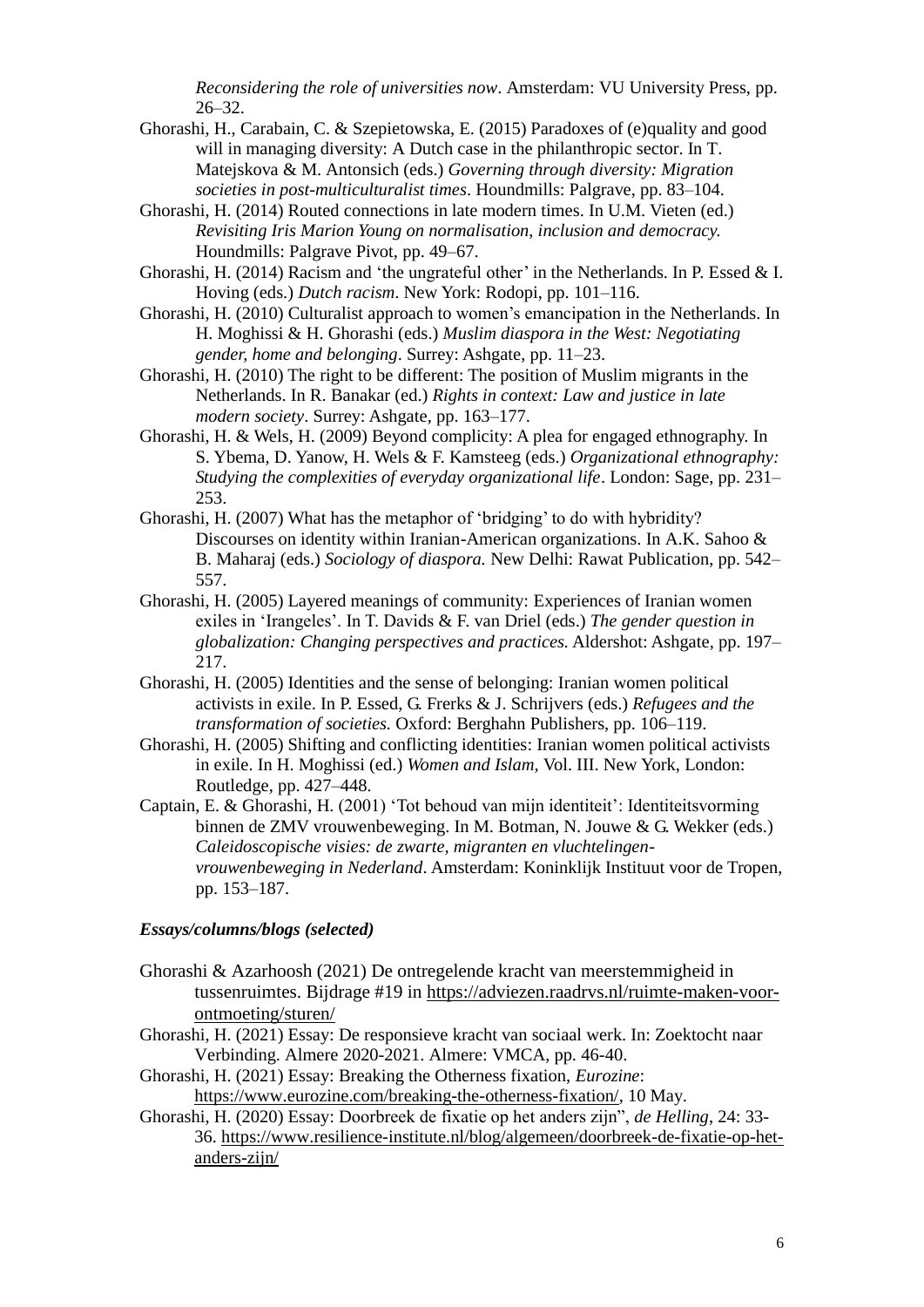- Ghorashi, H. (2020) Essay: verder kijken dan het zichtbare, in *Vrouwen van Nu Magazine*, december 2020, no. 4: 6-9.
- Ghorashi, H. (2019) Gastcolumn *De kunst van inclusiviteit*, in BW (Bank/Wereld), p. 15: <https://www.nvb.nl/media/3011/de-kunst-van-inclusiviteit.pdf>
- Ghorashi, H. (2019) Navigating Invisible patterns of power in academia. Imiscoe: [https://imiscoephdblog.wordpress.com/2019/03/25/navigating-the-invisible](https://imiscoephdblog.wordpress.com/2019/03/25/navigating-the-invisible-patterns-of-power-in-academia/)[patterns-of-power-in-academia/](https://imiscoephdblog.wordpress.com/2019/03/25/navigating-the-invisible-patterns-of-power-in-academia/)
- Ghorashi, H. (2019) Ode aan een relationele tovenaar: Ella Vogelaar, KIS blog: <https://www.kis.nl/blog/ode-aan-een-relationele-tovenaar-ella-vogelaar>
- Ghorashi, H. (2019) The necessity of de-centering the obvious to include the other. GDC essay: [https://ligasstorage.blob.core.windows.net/original-media](https://ligasstorage.blob.core.windows.net/original-media-prod/636922117571783363_31b3c8db5c43424082ac486933cc74c3.pdf)[prod/636922117571783363\\_31b3c8db5c43424082ac486933cc74c3.pdf](https://ligasstorage.blob.core.windows.net/original-media-prod/636922117571783363_31b3c8db5c43424082ac486933cc74c3.pdf)
- Ghorashi, H. (November 2018) Met de beste bedoeling sluiten we migranten uit, *Sociale vraagstukken*: [https://www.socialevraagstukken.nl/met-de-beste-bedoelingen](https://www.socialevraagstukken.nl/met-de-beste-bedoelingen-sluiten-we-migranten-uit/)[sluiten-we-migranten-uit/](https://www.socialevraagstukken.nl/met-de-beste-bedoelingen-sluiten-we-migranten-uit/)
- Ghorashi, H. & E. Ponzoni (18 december 2017) Kansen vluchtelingenvraagstuk door verbinding oud en nieuw, KIS website: [https://www.kis.nl/blog/verbinding](https://www.kis.nl/blog/verbinding-vluchtelingenvraagstuk-door-samenwerking-oud-en-nieuw)[vluchtelingenvraagstuk-door-samenwerking-oud-en-nieuw](https://www.kis.nl/blog/verbinding-vluchtelingenvraagstuk-door-samenwerking-oud-en-nieuw)
- Gender interview in *Historica: tijdschrift voor vereniging voor gendergeschiedenis*: [https://www.gendergeschiedenis.nl/tijdschrift/genderview/217-genderview-herfst-](https://www.gendergeschiedenis.nl/tijdschrift/genderview/217-genderview-herfst-2017-halleh-ghorashi)[2017-halleh-ghorashi](https://www.gendergeschiedenis.nl/tijdschrift/genderview/217-genderview-herfst-2017-halleh-ghorashi)
- Ghorashi, H. (June 2017), Patricia Hill Collins: Veilige ruimte voor zelfdefinitie. *Sociologie Magazine*, p. 29.
- Ghorashi, H., B. Reitsma & Z. Kovacs (2017, 10 April) Van small talk naar een waardevolle buurtgemeenschap. *Sociale vraagstukken*: [http://www.socialevraagstukken.nl/van-small-talk-naar-een-waardevolle](http://www.socialevraagstukken.nl/van-small-talk-naar-een-waardevolle-buurtgemeenschap/)[buurtgemeenschap/](http://www.socialevraagstukken.nl/van-small-talk-naar-een-waardevolle-buurtgemeenschap/)
- Ghorashi, H. (2016, 12 September) Wat als iedereen migrant zou zijn. On KIS (Kennisplatform Integratie en Samenleving) website: http://www.kis.nl/blog/watals-iedereen-migrant-zou-zijn
- Ghorashi, H. (2016, 8 March) Het gevaar van het enkelvoudig verhaal. On KIS website: http://www.kis.nl/blog/het-gevaar-van-het-enkelvoudig-verhaal
- Ghorashi, H. (2015) Reflections on change and revolution. On Arseh Sevom website: http://www.civilsocietyhowto.org/halleh-ghorashi-change-revolution/
- Ghorashi, H. (2015, 26 September) Vluchtelingen: een andere mindset voor Europa? On Sociale Vraagstukken website: http://www.socialevraagstukken.nl/site/2015/09/26/vluchtelingen-een-andere-
- mindset-voor-europa/ Ghorashi, H. (2015, 25 September) Vluchtelingen: een andere mindset voor Europa? On KIS website: http://www.kis.nl/blog/vluchtelingen-een-andere-mindset-vooreuropa
- Ghorashi, H. (2015, 23 July) De mythe van taalbeheersing. On KIS website: http://www.kis.nl/blog/de-mythe-van-taalbeheersing
- Ghorashi, H. (2015, 29 May) Nederland moet zelf deradicaliseren. On KIS website: http://www.kis.nl/blog/nederland-moet-zelf-ook-deradicaliseren
- Ghorashi, H. (2012) Onverwachte geestverwanten. *Asiel & Migratenrecht (A&MR*), nr. 10: 567.
- Ghorashi, H. (2012) Verhalen kunnen wel reizen. *Asiel & Migratenrecht (A&MR*), nr.7: 383.
- Ghorashi, H. (2012) Ode aan Anil Ramdas. *Asiel & Migratenrecht (A&MR*), nr. 2: 175.
- Ghorashi, H. (2010) 'Een gedeeld wij': een proces zonder einde. In *Martin Luther King en wij: Een emancipatie zonder einde*. Amsterdam: VUconnected/VU Uitgeverij, pp. 34–48.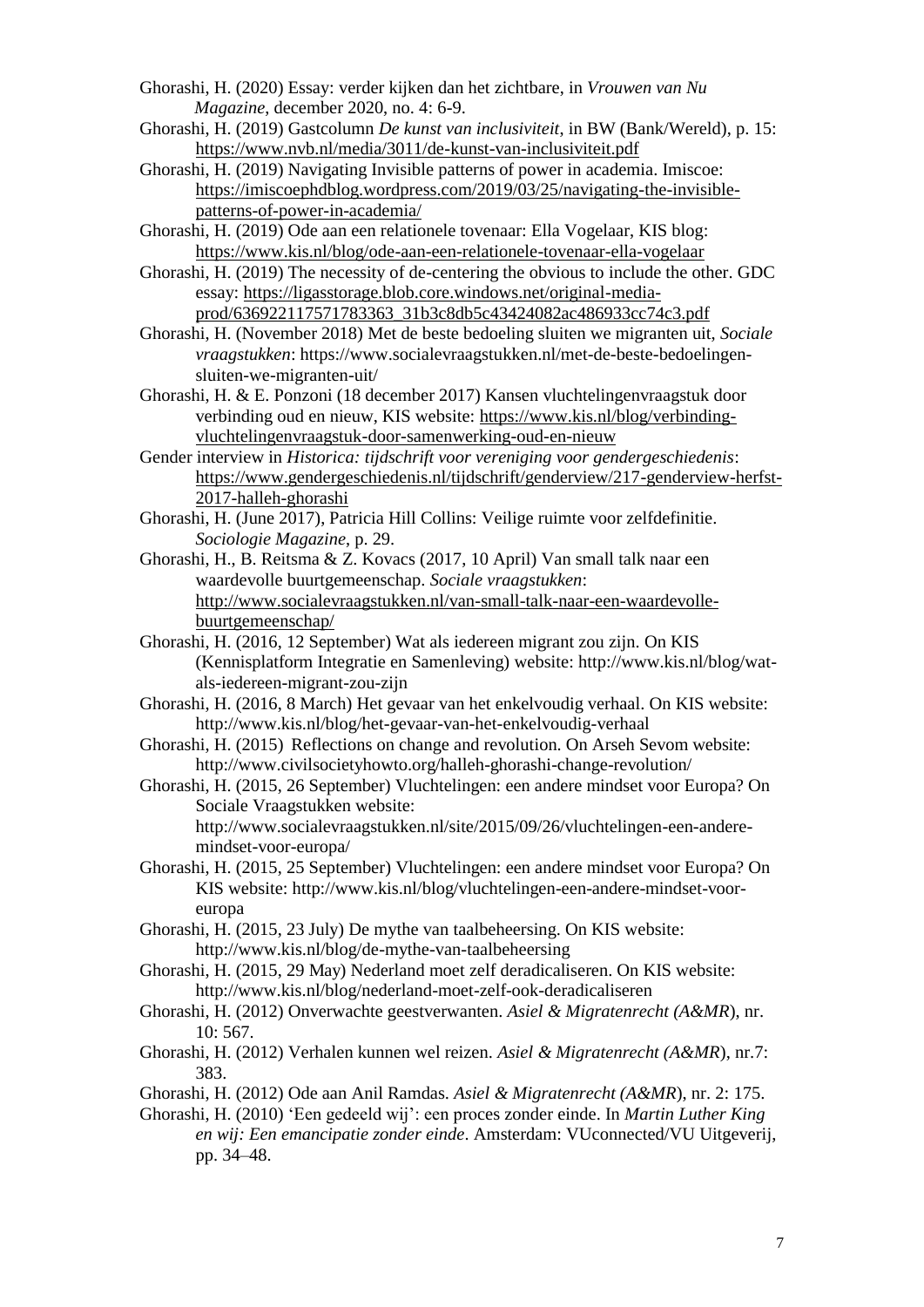- Ghorashi, H. (2010) Diversity in organizations beyond culturalism. In H. de Jonge & T. van Meijl (eds.) *On the subject of labour: Essays in memory of Frans Hüsken*. Nijmegen: In de Walvis, pp. 140–145.
- Ghorashi, H. (2010) Burgers die ruimte laten en ruimte bewaken. *Eutopia: internationale venster op politiek, cultuur en kunst*, 24: 57–63.
- Ghorashi, H. (2009) Demokratie und Freiheit des anderen Warum das integrationmodell der Niederlande gescheitert ist. In M.M. Thoss & C. Weiss (eds.) *Das Ende der Gewissheiten.* München: Diederichs, pp. 92–108.
- Ghorashi, H. (2009) Taal als toegang tot een nieuwe horizon. *Nieuwe Amsterdammers leren van Stad en Taal, Cultuur+Educatie* 9(25): 20–30.
- Ghorashi, H. (2009) Polariseren in het Nederland van nu betekent olie op het vuur. In RMO (Raad voor Maatschappelijke Ontwikkeling) *Polarisatie. Bedreigend en Verrijkend.* Amsterdam: SWP, pp. 153–170.
- Brenninkmeijer, N. & Ghorashi, H. (2009) De paradox van zichtbaarheid: in organisaties en in het veld van eergerelateerd geweld. In J. van der Zwaard, J. Janssen, S. Keuzenkamp & F. Outmany (eds.) *Dwarse vrouwen: Verbinding en verbeeldingskracht.* Amsterdam: Aksant, pp. 65–72.
- Ghorashi, H. (2008) Ruimte laten, ruimte maken en ruimte bewaken. *Christen Democratische Verkenningen; De kracht van zelfbeheersing*. Boom tijdschriften, pp. 165–173.

# **PhD Supervision**

# *Completed*

- 1) Julie-Marthe Lehmann, *The value of participation: A participatory action research on setting up self-financed groups in The Netherlands*, Supervised with Peer Smets and Baukje Prins (co-supervisors), defense February 2021.
- 2) Hannah Leyerzapf, research: *Diversity in healthcare teams: Space for difference?* Supervised with Tineke Abma and Petra Verdonk, VUmc Amsterdam, defense 25 September 2019.
- 3) Ismintha Waldring, research: *The fine art of boundary sensitivity: From labor market success towards a new elite.* Supervised with Maurice Crul, defense 18 May 2018.
- 4) Nicole Brenninkmeijer, research: *Honour-Killings, moral panic and the emergence of an organizational field*. Supervised with Marcel Veenswijk and Conny Roggeband, approved by the manuscript committee, defense 29 January 2018, VU Amsterdam.
- 5) Sylvia van der Raad, title: *Othering and inclusion of ethnic minority professionals: A study on ethnic diversity discourses, practices and narratives in the Dutch legal workplace*. 29 June 2015, VU Amsterdam.
- 6) Carolin Ossenkop, title: *Ethnic diversity and careers in Dutch organizations: The role of social networks, ethnic identity, and organizational practices*. Supervised with Paul Jansen (supervisor) & Claartje Vinkenburg (co-supervisor) – FEWEB, 4 March 2015, VU Amsterdam.
- 7) Donya Alinejad, title: *How do Iranian diaspora imagine a community via interrelated and offline social spheres?* Supervised with Birgit Meyer, 16 February 2015, VU Amsterdam.
- 8) Dhoya Snijders, title: *Shifting species in South Africa: Wildlife policy, rural consequences.* Supervised with Harry Wels & Marja Spierenburg, 10 February 2015, VU Amsterdam.
- 9) Martha Cecilia Ruiz, title: *Bodies, borders and boundaries: Erotic transactions and intra-regional migrations in southern Ecuador*. Supervised with Thomas Hylland Eriksen (supervisor) & Lorraine Nencel (co-supervisor), 2 February 2015, VU Amsterdam, *cum laude*.
- 10) Vera Schölmerich, title: *Born into inequality: Organizational and environmental influences on reproductive health*. Supervised with Eric Steegers and Peter Groenewegen (supervisors) and Semiha Denktas (co-supervisor), 18 November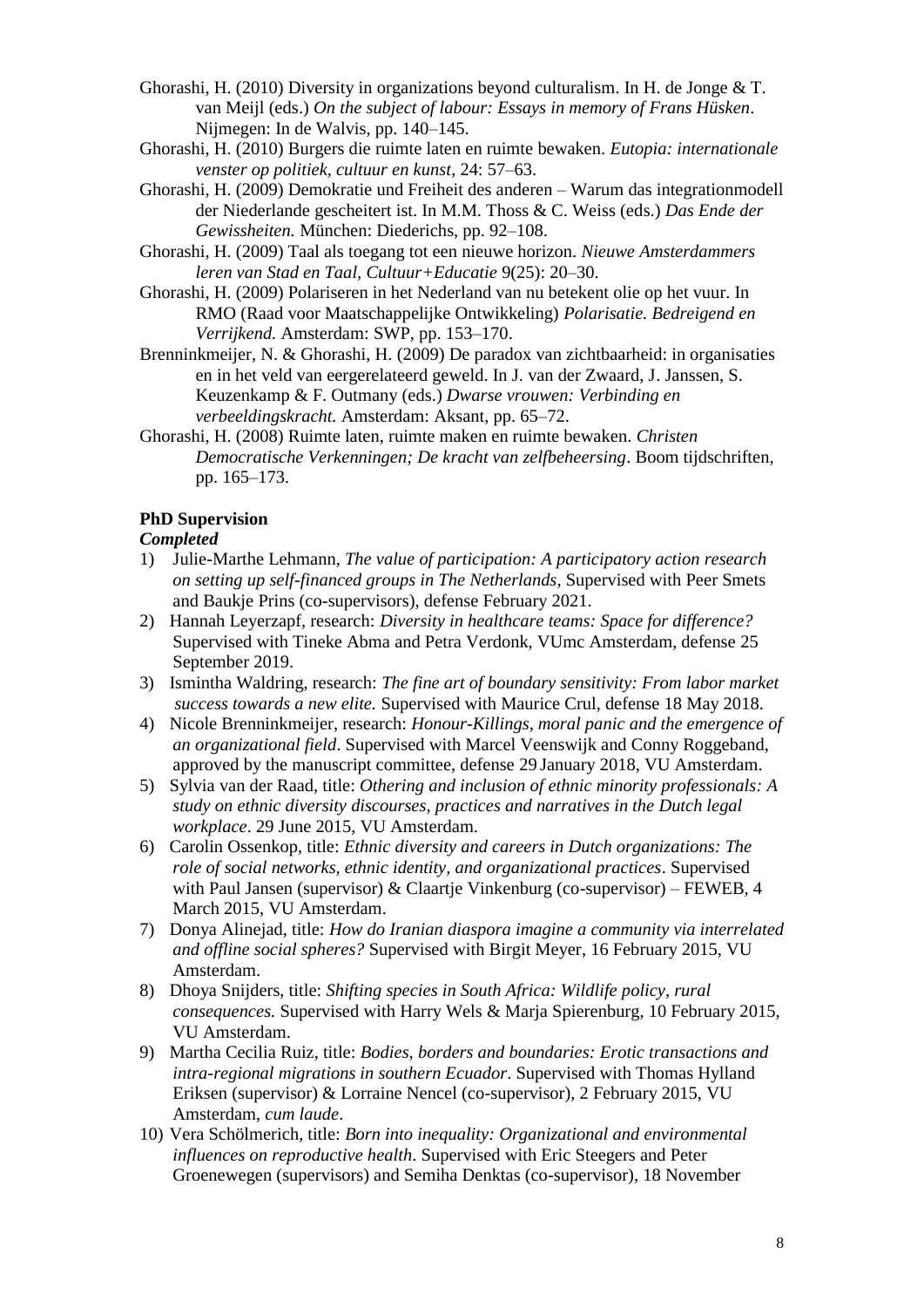2014, EMC Rotterdam.

- 11) Melanie Eijberts, title: *Migrant women shout it out aloud: The integration/participation strategies and sense of home of first- & second-generation women of Moroccan and Turkish descent in the Netherlands*. Supervised with Ulrike M. Vieten and Conny Roggeband (co-supervisors), 24 May 2013, VU Amsterdam, *cum laude*.
- 12) Jutta de König, title: *Moving experience: Complexities of acculturation*. Supervised with Harry Kunneman, 23 May 2012, University of Humanistic.
- 13) Machteld de Jong, title: *Ik ben die Marokkaan niet: onderzoek naar identiteitsvorming van Marokkaans-Nederlandse HBO-studenten*. Supervised with Frans Kamsteeg (co-supervisor), 23 February 2012, VU Amsterdam.

# *Ongoing*

- 1) Safoura Ghaeminia, *The life trajectories of unaccompanied minors who arrived in the Netherlands prior to and after 2001.* Supervised with Maurice Crul – *NWO lerarenbeurs* – expected defense 2021.
- 2) Zsuzsa Kovacs, *The emergence and development of community initiatives and collaboration with stakeholders in Amsterdam* - expected defense 2021.
- 3) Moos Pozzo, *Cultural Navigation capacity of Young in the Netherlands*, Nana de Graaff and Sandra Evers (co-promotors), VU, expected defense 2021.
- 5) Busisiwe Ntsele (2016), research: *Engaged Scholarship in discourse and policy*-Tutu PhD program –Katinka de Wet (UFS) and Frans Kamsteeg (VU), on engaged scholarship in SA.
- 6) Kyohee Kim (2016), research: *Home experiences and home-making strategies of Syrian refugees in Amsterdam and Seoul*, co-supervised with Peer Smets.
- 7) Haebin Lee (2018), research: *Sense of belonging and identity of Korean women in the Netherlands and returned Korean women in South Korea,* Peer Smets and Melanie Eijberts (co-supervisors), VU.
- 8) Maria Rast (2018), Vici project: *Refugees inclusion and engaged sc*holarship, Vici project Nederland, co-supervisor Elena Ponzoni.
- 9) Alex Greene (2018), Vici project: *Engaged scholarship and narratives of change in US*, co-supervisor Tara Fiorito.
- 10) Miriam Ocadiz (2018), Vici project: *Engaged scholarship and narratives of change in SA,* co-supervisor Tara Fiorito.
- 11) Robert Larruina (2019), research: Happy anniversary? Civil society, government organizations, self-organized refugees and the resilience of Dutch society, cosupervised with Kees Boersma.
- 12) Timo Korstenbroek (2020), research: *Polarisation and the public sphere: challenging patterns of exclusion within the public debate on refugee reception in the Netherlands*, co-supervised with Jacquelien van Stekelenburg.
- 13) Nazar Jamil Abdulazeez (2021), research: *Syrian Kurdish Refugees struggle of belonging in the Kurdistan Region of Iraq,* co-supervised with Younes Saramifar.

# **International Activities**

June 10<sup>th</sup> 2020

Members of the VICI project (Engaged Scholarship and Narratives of Change) have presented their first findings at a panel: "Co-creation practices as conditions for belonging" during the international NIAS conference: Studies of Belonging: Mapping Belonging as a field of study and establishing future networks.

2018-present

VICI project: Engaged Scholarship and Narratives of Changes, cooperation with University of Johannesburg in South Africa and UCLA/UCSD in the US.

2016-present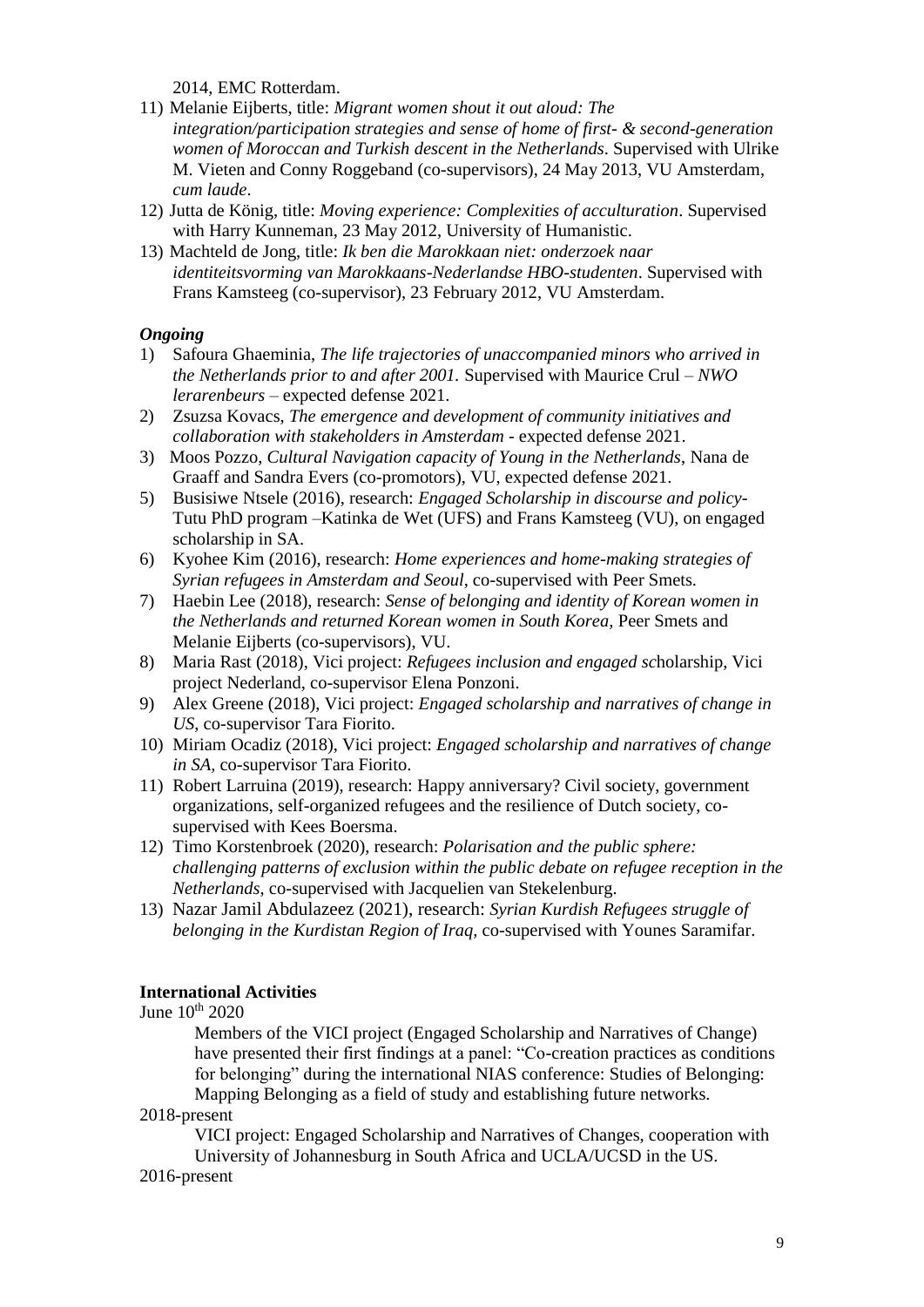Member of the scientific advisory board for an *awarded* European Horizon 2020 project, ETHOS – Towards a European Theory of Justice and Fairness, Trudie Knijn (PI) University of Utrecht.

- 2015 Invited by the High Commissioner for Refugees (António Guterres) to participate at the Annual Dialogue on Protection Challenges, on the theme of understanding and addressing root causes of displacement, 16–17 December, The Palais des Nations in Geneva, Switzerland.
- 2015 Invited lecture at the NWO-JSPS international symposium Racism and Intolerance in Europe and Asia: Challenges and Politics, 23–24 June, University of Groningen.
- 2015 Invited lecture on *de betekenis van verhalen voor cultuursensitief handelen*, 22 May, University of Leuven, Belgium.
- 2015 Co-organizer of the international conference Biographies of Belonging, in cooperation with the International Sociological Association (ISA), Research Committee 38 (Biographies and Society), 10–11 March, VU Amsterdam.

2010-2019

Member of the International network on diversity and higher education with UCLA, United States, and the Institute of Social Justice at Free State University, South Africa.

- 2014 Member of the RC 38 (Biographies and Society) of the International Sociological Association.
- 2014 Co-applicant of the Horizon 2020 proposal Young and Active Citizens? Youth Engagement in Europe, for the call: H2020-YOUNG-SOCIETY-2014, submitted by the Peace Research Institute Oslo (PRIO), Norway.
- 2013 Two invited lectures 'Negotiating rootedness through reflection: Unsettling the culturalist discourse of othering' and 'The right to be different: The position of "Islamic" migrants in the Netherlands', 7–8 May, University of Neuchatel, Switzerland.
- 2011–2013

Advisor of the European project Grundtvig Partnership Lifelong Learning Programme (Quality Center in Utrecht initiated this project).

- 2011 Invited lecture at the Symposium on Classification at the Centre for Critical Research on Race and Identity, 1–4 February, Durban, South Africa. Public lecture (with prof. Ian Hacking and prof. Dvora Yanow) at the Howard College Theatre, 2 February, University of Kwazulu-Natal.
- 2010 Intensive week-long program (1–7 June) at the Faculty of Art and Sciences, University of Aruba (including meeting with the rector, seminar on managing diversity with the academic staff, workshop with PhD students, public lecture and a radio interview).

2007–2008

Two international conferences co-organized with York University (Canada) on the Muslim diaspora: 2007 in Toronto and 2008 in Amsterdam (VU Amsterdam). Selected papers were published in the edited volume *Muslim diaspora in the West* (editors: H. Moghissi & H. Ghorashi, 2010).

2003–2006

Two international seminars organized in cooperation with the University of Oslo: 2004 in Olso and 2006 in Amsterdam (VU Amsterdam). Selected papers were published in the edited volume *Paradoxes of cultural recognition in Europe* (editors: S. Alghasi, T.H. Eriksen & H. Ghorashi, 2009).

### **Academic Keynotes**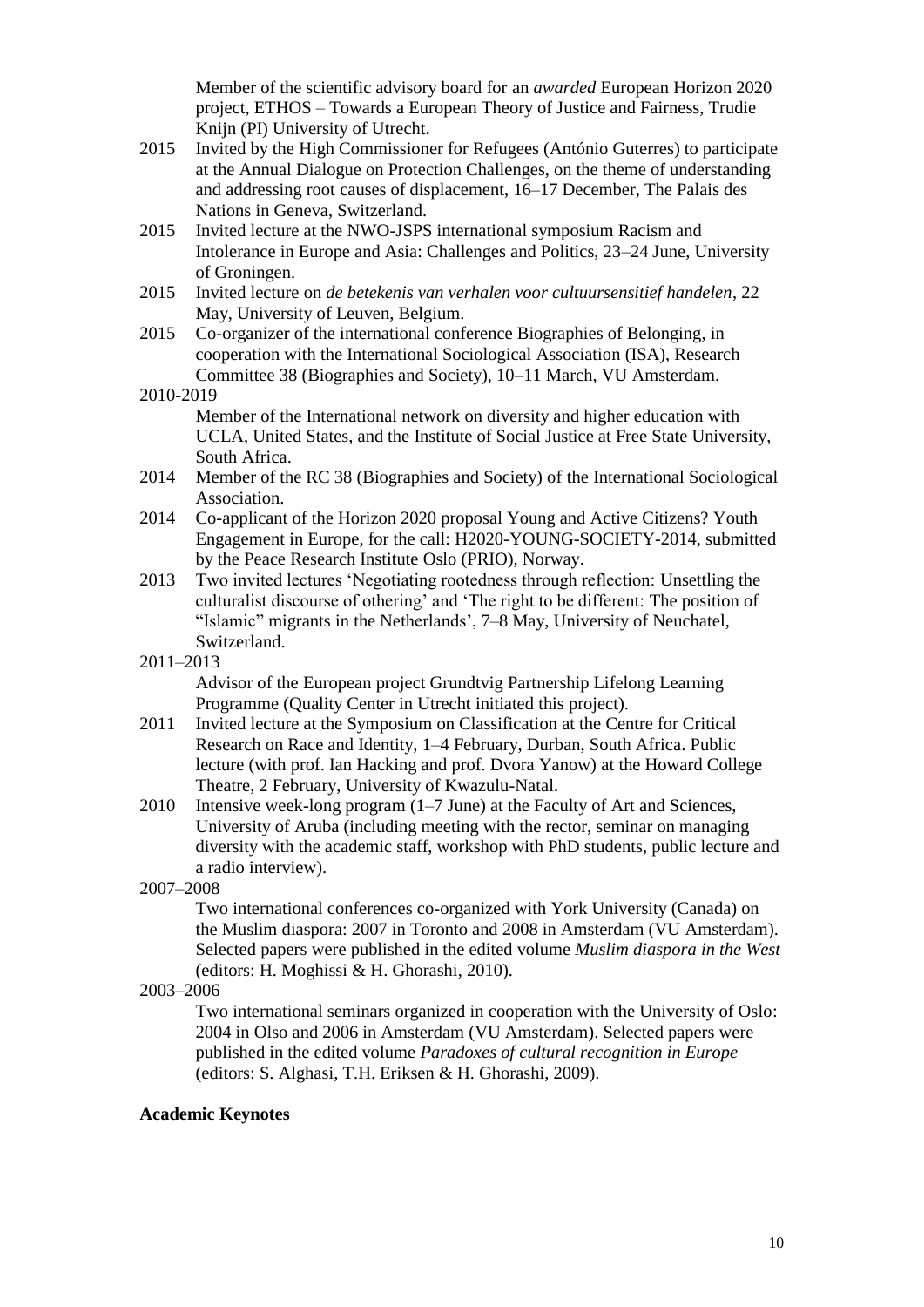- 'BLM: A Transnational Movement that Changed the Dutch Landscape', during the international webinar on Institutional Racism organised by the UNESCO Chair, 24 April, 2021.
- 'Diversity with a bite', during the DIS (Diversiteit: Instroom & Selectie) symposium, Utrecht University, 11 March, 2021.
- 'Unsettling normalized othering is the key to inclusion', during the Pedagogy Congress: Towards an inclusive society at the Hogeschool van Amsterdam, 23 May 2019.
- 'Rethinking democracy & solidarity in late modern times', during the NordHOME (Multiculturalism, Cultural Homogeneity and Societal Security)-network on at Södertörn University, 1 June 2017, Stockholm.
- 'Ethics of justice and space for difference', kick-off conference of Horizon 2020 ETHOS project, 31 March 2017, Utrecht.
- 'Decolonizing the Mind: The Changed Conditions of Critical Thinking', the colloquium Decolonizing Higher Education Transformation, 2 February 2017, Bloemfontein, South Africa.
- 'Solidarity in the Late Modern Times', international seminar: Solidarity in Diversity, 23 November 2016, Brussels, Belgium.
- 'The chance to build a new life is crucial for sustainable inclusion of refugees', European Access Network (EAN) conference, 29 May 2016, Dublin, Ireland.
- 'Reflections on the concept of refugee integration', Annual Tripartite Consultations and Working Group on Resettlement (ATCR-WGR) and UNHCR, 17 February 2016, The Hague.
- 'Navigating the invisible patterns of exclusion' (plenary lecture), LNVH-NWO symposium: Pump up your Career (more than 500 scholars were present), 19 November 2015, Amersfoort.
- 'The chance to build a new life is crucial for durable protection', European Council on Refugees and Exiles (ECRE) Annual General Conference, 14 October 2015, The Hague.
- 'Stories and the unsettling politics of connection', international seminar: Personal Narratives and Social Change: Tracing the Connections, 18 December 2014, VU Amsterdam.
- 'Routed connections in late modern times', international conference: The Future of Social Relations: Rethinking Prejudice and Togetherness in Times of Crisis, 23 May 2014, Sheffield, UK.
- 'Late modernity and engaged scholarship', International Diversity Conference, Free State University, 30 January 2014, Bloemfontein, South Africa.
- 'Roots and routes in late modern societies', Social Science Cooperation India-Netherlands seminar: Religion and Ethnicity in the Age of Globalization: Perspectives from Europe and India, organized by the ICSSR and NOW, 29 September 2011, University of Amsterdam.
- 'Challenge of diversity and increasing complexities', international high-level conference for police leadership: Professionalism, Legitimacy and Diversity, 27 September 2011, Apeldoorn.
- 'The temptation of distance and the necessity of engagement', PhD/MSR conference: Fresh Perspectives: From Paper to Practice, 22 September 2011, VU Amsterdam.
- 'De kracht van verhalen', keynote opening the University of Humanistic's academic year, 5 september 2011, Utrecht.
- 'Becoming a refugee: Opportunities and nightmares: The challenge of starting a new life and the importance of the medical sector', MWIA (Medical Women International Association) congress: Women on the Move, 20 May 2011, Amersfoort.
- 'Cultural diversity and higher education', international seminar: Diversity in Higher Education, 24 March 2010, VU Amsterdam.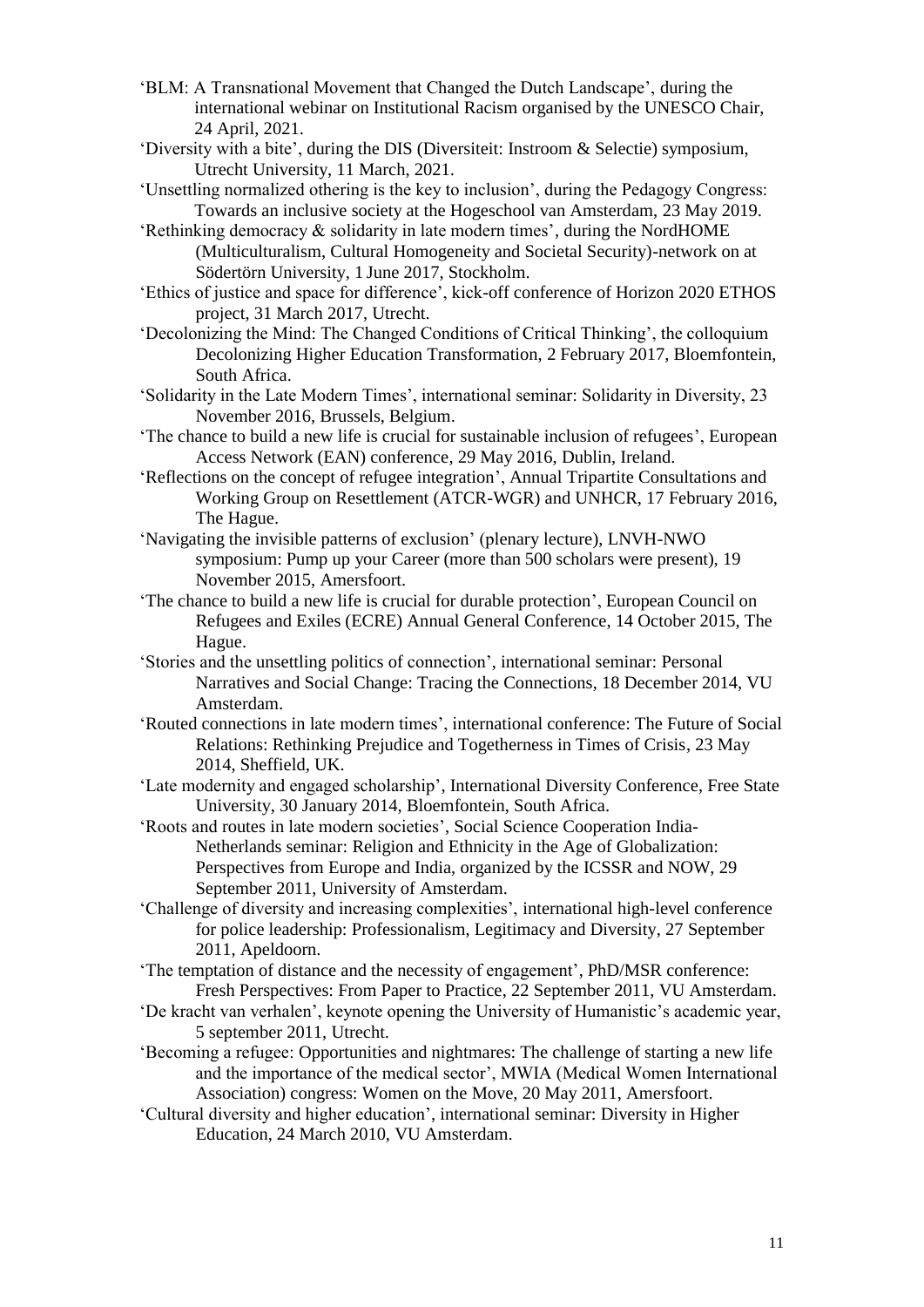#### **Academic/Societal Lectures (selected)**

- Keynote lecture about Diversity and Inclusion during the online seminar: *Cultural diversity in the time of crisis*, organized by ministry of Social Affairs, TNO and Diversiteit in bedrijf, 30 June 2020: https://diversiteitinbedrijf.nl/terugkijkenonline-seminar-culturele-diversiteit-en-inclusie-tijdens-de-coronacrisis/
- Keynote about diversity during the mini-symposium: "Bridging Diversity", ter ere van het afscheid van Jos Kusters voorzitter college van bestuur van Vista College, op 2 January 2020.
- Keynote: 'Diversity and Inclusion' during Women-inc. event: De route naar inclusief werkgeverschap, 3 October 2019, Amsterdam.
- Masterclass: 'Diversity without inclusion is not sustainable', organized by Agora Network, 5 September 2019, Amsterdam.
- Lecture: 'Beyond good intentions', during the program: *Staat van de Stad 2019*, International Theater Amsterdam, 21 May 2019.
- Keynote: 'The importance of narrative research for refugees' inclusion', as part of the symposium on *The Impact of Narratives from different Disciplinary Perspectives* organized by the Refugee Academy together with Arq (National Psycho-trauma Center) and Frascati Theater, Frascati, Amsterdam, 11 May 2019.
- Keynote and Curator of the morning program of the yearly national library congress in Rotterdam, [https://www.hetnationalebibliotheekcongres.nl/naslag/sfeerfilm/,](https://www.hetnationalebibliotheekcongres.nl/naslag/sfeerfilm/) 16 April 2019.
- Lecture about diversity for the Dutch Dental Society, Amsterdam 6 April 2018.
- Opening of the Iranian Women Exhibition: From Evin with Love (as part of Iranian Women Museum project of Scholar At Risk guest of the VU Amsterdam, Mansoureh Shojaee), The Hague, 9 March 2018.
- Lecture about integration for the knowledge symposium for Dutch Journalist, De Staat van Nederland 2017: [http://www.expertisecentrumjournalistiek.nl/afgelopen](http://www.expertisecentrumjournalistiek.nl/afgelopen-activiteiten/de-staat-van-nederland-2017/prof-dr-halleh-ghorashi-migratie-vanuit-het-perspectief-van-een-migrant/)[activiteiten/de-staat-van-nederland-2017/prof-dr-halleh-ghorashi-migratie-vanuit](http://www.expertisecentrumjournalistiek.nl/afgelopen-activiteiten/de-staat-van-nederland-2017/prof-dr-halleh-ghorashi-migratie-vanuit-het-perspectief-van-een-migrant/)[het-perspectief-van-een-migrant/,](http://www.expertisecentrumjournalistiek.nl/afgelopen-activiteiten/de-staat-van-nederland-2017/prof-dr-halleh-ghorashi-migratie-vanuit-het-perspectief-van-een-migrant/) Amsterdam, 3 October 2017.
- Keynote about diversity and refugees' inclusion during the yearly prestigious event 'Captains Dinner Veiligheid', Thursday 11 May 2017, Zoetermeer.
- Double interview with Huub Oosterling on 'Connection through diversity', during the philosophy festival Thinking Planet, TivoliVredenburg, 15 April 2017, Utrecht.
- Lecture on new forms of solidarity, Apeldoorn, 22 February 2017: http://www.apeldoornsstadsblad.nl/activiteit/item/solidariteit-tussen-culturen- /92729
- Lecture on refugees and workplace diversity, during the launch of the Refugee Talent Hub at the Accenture Innovation Award in DeFabrique in Utrecht, 28 October 2016.
- Keynote on the challenges of diversity, Topvrouw van het Jaar, Amsterdam, 29 September 2016.
- Lecture for the opening of the hogeschool academic year 2016–2017, Saxion hogeschool in Deventer. 30 August 2016.
- Minimasterclass on 'diversiteit bij Cordaan', te Amstelveen. 25 May 2016.
- Lecture: 'Stories unsettle the dichotomies', farewell symposium for prof. Christien Brinkgreve. 23 June 2014.
- Lecture: 'Space for difference', farewell symposium for Reina Steenwijk, project leader for interculturalization, VUmc Amsterdam. 18 June 2014.
- Lecture: 'The normalization of racism', KNAW, Hendrik Muller Summer Seminar, International School of Philosophy, Leusden. 21 June 2013.
- Alternative Queen's Speech (alternatieve troonrede): 'Crisis brings more than misery', organized by Soesterbeek Program in cooperation with LUX Nijmegen. 19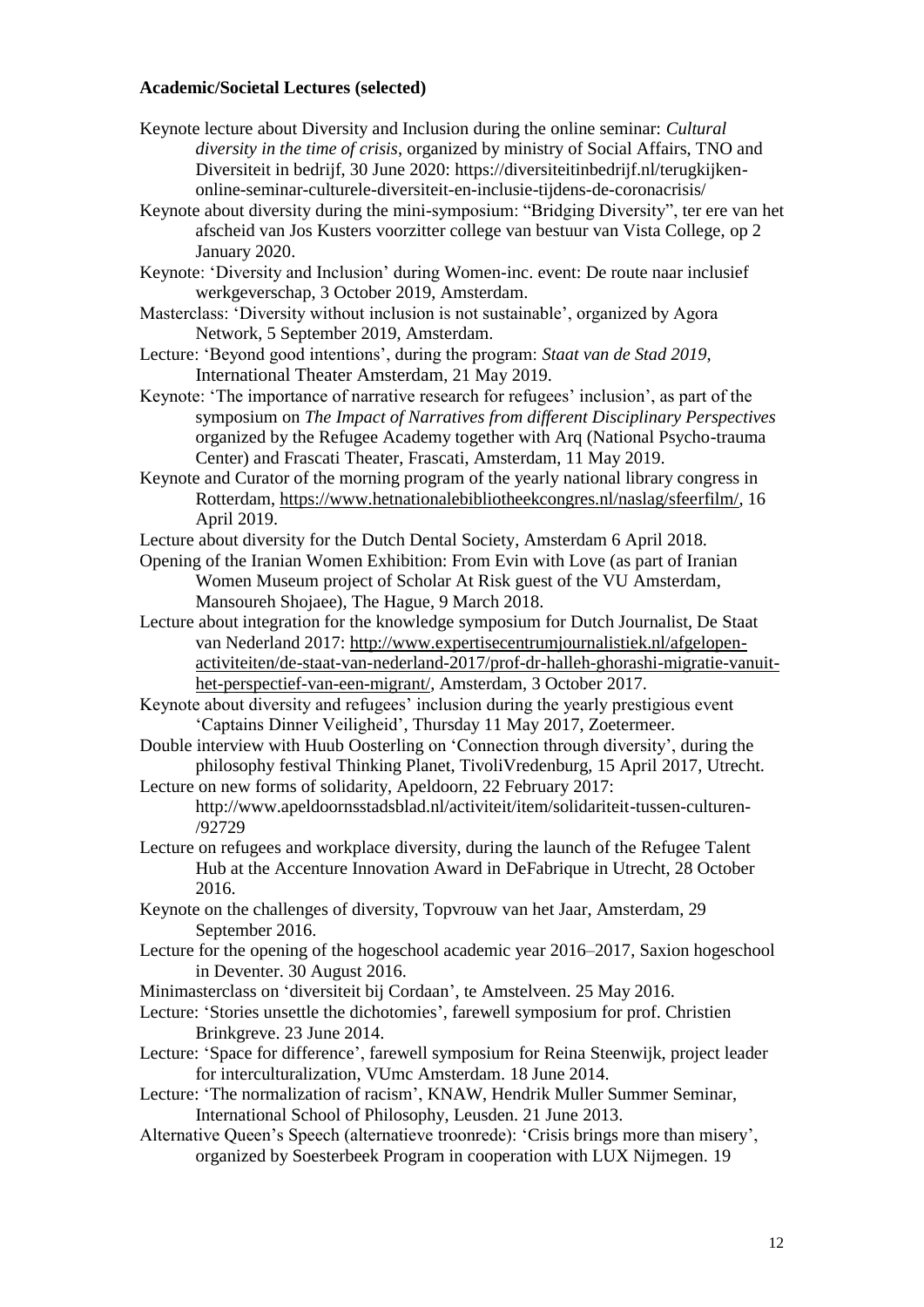September 2012. For short summary: http://www.nieuwwij.nl/opinie/verslagalternatieve-troonrede-halleh-ghorashi/

Citizenship lecture: 'New forms of citizenship', for the municipality of Amsterdam, invited by wethouder Andrée van Es. 10 March 2011.

# **Committee Memberships**

| <b>Academic committees</b> |  |
|----------------------------|--|

| дсиието соттичес |                                                                             |
|------------------|-----------------------------------------------------------------------------|
| 2020-            | Member of the editorial board of the international journal, Current         |
|                  | Sociology.                                                                  |
| 2019-            | Board member of the standing committee, Reflexivities in Migration          |
|                  | Studies at IMISCOE (Migration Studies Network).                             |
| 2015-2022        | Theme leader Diversity and Resilience, Institute for Societal Resilience at |
|                  | the Faculty of Social Sciences, VU Amsterdam.                               |
| 2018-2019        | Chair of the WODC research committee on the report: 'de impact van          |
|                  | logeerregeling voor vluchtelingen'.                                         |
| 2018-2019        | Chair of the evaluation committee of S4S (students for students) funding    |
|                  | by the ministry of education, organized by ECHO.                            |
| 2017             | Evaluation committee (BAC). Endowed chair ISS.                              |
| 2015-2018        | Research committee. Faculty of Social Sciences. VU Amsterdam.               |
| 2013             | NWO VICI committee. 2013.                                                   |
| 2013             | Evaluation committee. Research Professor. Peace Research Institute Oslo     |
|                  | (PRIO), Norway.                                                             |
| 2013             | Evaluation committee. Associate Professor. University of Nijmegen.          |
| 2012             | Evaluation committee (BAC). Special Chair in Philanthropy. VU               |
|                  | Amsterdam                                                                   |
| 2012             | Evaluation committee (BAC). Opzij Special Chair. University of              |
|                  | Maastricht.                                                                 |
| 2010             | Committee member. Migrantenjeugd en Jeugd-GGZ. Health Council of            |
|                  | the Netherlands. Appointed by Minister of Youth and Family André            |
|                  | Rouvoet. 2010.                                                              |
| 2008-2011        | Supervision committee. Politie top divers. Appointed by Minister of the     |
|                  | Interior and Kingdom Relations Ter Horst.                                   |
|                  |                                                                             |

# *(Advisory) Boards and expert meetings*

| 2021        | Member of Advisory Board SER topyrouwen                               |  |
|-------------|-----------------------------------------------------------------------|--|
| Sept. 2020- | Member of the board of Stichting Leerstoel Uytenbogaer                |  |
|             | October 2018- Board member of the Oranje Fonds                        |  |
| $2013 -$    | Supervisory board (RvT). Movisie                                      |  |
| $2006 -$    | Advisory committee. Opvang en Integratie. VluchtelingenWerk           |  |
|             | Nederland                                                             |  |
| 2007-2020   | Board member. ECHO (Expertise center for diversity policy)            |  |
| 2016-2020   | Advisory board. COA (Central Agency for the Reception of Asylum       |  |
|             | Seekers).                                                             |  |
| 2015-2019   | Board member. LNVH (The Dutch Network of Female Professors)           |  |
| 2009-2018   | Board member Opzij                                                    |  |
| 2009-2011   | Advisory board. Diversity of The Hague University of Applied Sciences |  |
| 2007-2014   | Scientific Board of Babylon. Centre for Studies of the Multicultural  |  |
|             | Society. University of Tilburg                                        |  |
| 2007        | Committee member. The Transatlantic Task Force on Immigration and     |  |
|             | Integration (European)                                                |  |
| 2004-2009   | Supervisory board. SIRE (Stichting Ideële Reclame)                    |  |
| 2005-2007   | Advisory committee. Migration Affairs (ACVZ).                         |  |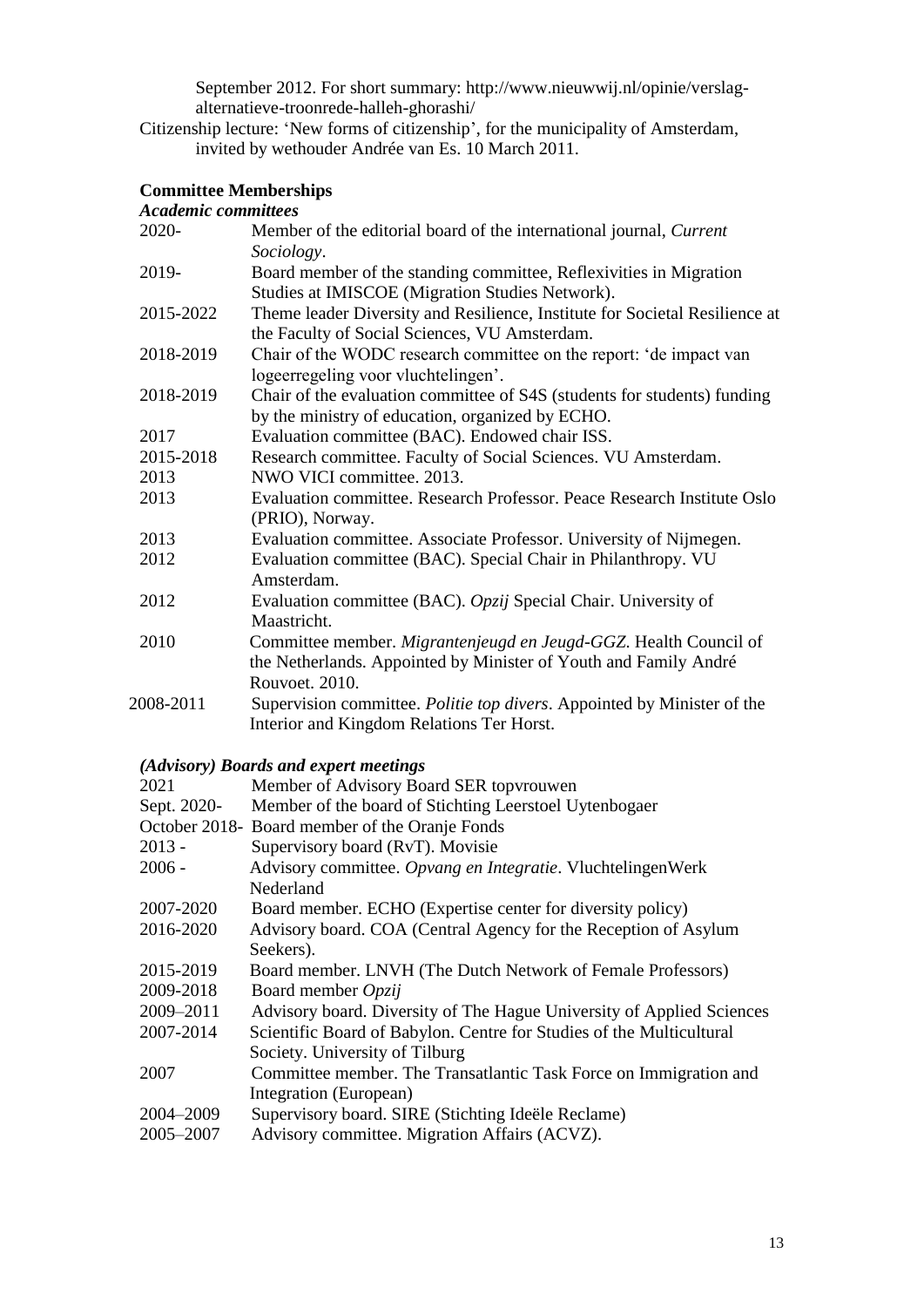Meeting (together with four other scholars) with the Minister Wouter Koolmees and State Secretary Tamara van Ark on labour market inclusion of refugees, The Hague, 24 April 2018.

- Round table discussion. Social cohesion. With Minister Asscher, Dutch Minister of Social Affairs and Employment. From  $9<sup>th</sup>$  of May 2016.
- Diner pensant. The receiving society and diversity. Organized by 'directie Samenleving en Integratie'. Ministry of Social Affairs. 26 January 2016.
- Diner pensant. Emancipation and economic independence. With Minister Bussemaker. Atria, Amsterdam. 22 January 2015.
- National expert group for the project *Ongekend Bijzonder: de bijdragen van vluchtelingen aan de stad*. 2013–2016.
- Presentation. Roundtable meeting on integration policy, with selected members of the Dutch Parliament. The Hague. 2013.

### **Reviewer**

### *Funding organizations*

The Austrian Science Fund (FWF) Research Foundation – Flanders (Fonds Wetenschappelijk Onderzoek – Vlaanderen, FWO)

NWO (Dutch Scientific Organization)

### *Journals*

| <b>Ethnic and Racial Studies</b>                             | European Journal of Women's Studies                |  |  |  |
|--------------------------------------------------------------|----------------------------------------------------|--|--|--|
| Gender, Work and Organization                                | Identities: Global Studies in Culture and Power    |  |  |  |
| Global Networks: A Journal of Transnational Affairs          |                                                    |  |  |  |
| International Journal of Educational Sciences (South Africa) |                                                    |  |  |  |
| <b>International Migration Review</b>                        | <b>International Sociology</b>                     |  |  |  |
| Journal of Church and State                                  | Journal of Ethnic and Migration Studies            |  |  |  |
| Journal of Ethnic and Racial Studies                         | Journal of International Migration and Integration |  |  |  |
| Journal of Intercultural Studies                             | Journal of Refugee Studies                         |  |  |  |
| Journal of Social Intervention                               | Politics, Religion & Ideology                      |  |  |  |
| The Sociological Review                                      | Organization                                       |  |  |  |
| Acta Sociologica                                             | <b>International Migration</b>                     |  |  |  |
| Social Inclusion                                             | <b>Current Sociology</b>                           |  |  |  |
| <b>Urban Studies</b>                                         | Geographical Review                                |  |  |  |
| <b>Human Relations</b>                                       |                                                    |  |  |  |

### **Media Activities (selected from 2010)**

- 2021 Interview about diversity and inclusion: Ruimte maken voor ontregeling: [https://refugeeacademy-learningcrossroads.nl/verhalen/67-ruimte-maken-voor](https://refugeeacademy-learningcrossroads.nl/verhalen/67-ruimte-maken-voor-ontregeling)[ontregeling.](https://refugeeacademy-learningcrossroads.nl/verhalen/67-ruimte-maken-voor-ontregeling)
- 2021 Interview in "hoe maak je een bedrijf inclusief: verandering zorgt ook voor spanning: [https://www.nu.nl/ondernemen/6155471/hoe-maak-je-een-bedrijf](https://www.nu.nl/ondernemen/6155471/hoe-maak-je-een-bedrijf-inclusief-verandering-zorgt-ook-voor-spanning.html)[inclusief-verandering-zorgt-ook-voor-spanning.html,](https://www.nu.nl/ondernemen/6155471/hoe-maak-je-een-bedrijf-inclusief-verandering-zorgt-ook-voor-spanning.html) 6 September.
- 2021 Member of the panel of the impact conversation about the documentary Shadow Game: [https://moviesthatmatter.nl/festival/verdieping/shadow-game-](https://moviesthatmatter.nl/festival/verdieping/shadow-game-202104181330-1302/)[202104181330-1302/](https://moviesthatmatter.nl/festival/verdieping/shadow-game-202104181330-1302/)
- 2021 Interviewed for "Openstaan voor een ander is moeilijker dan je denkt", *Mingle*, [https://refugeeacademy-learningcrossroads.nl/verhalen/94-openstaan-voor-een](https://refugeeacademy-learningcrossroads.nl/verhalen/94-openstaan-voor-een-ander-is-moeilijker-dan-je-denkt-een-interview-met-halleh-ghorashi)[ander-is-moeilijker-dan-je-denkt-een-interview-met-halleh-ghorashi.](https://refugeeacademy-learningcrossroads.nl/verhalen/94-openstaan-voor-een-ander-is-moeilijker-dan-je-denkt-een-interview-met-halleh-ghorashi)
- 2021 Interviewed for "Gevangen in een net van achterstand", VU Magazine, 18 January, [https://www.vumagazine.vu.nl/gevangen-in-een-net-van-achterstand.](https://www.vumagazine.vu.nl/gevangen-in-een-net-van-achterstand)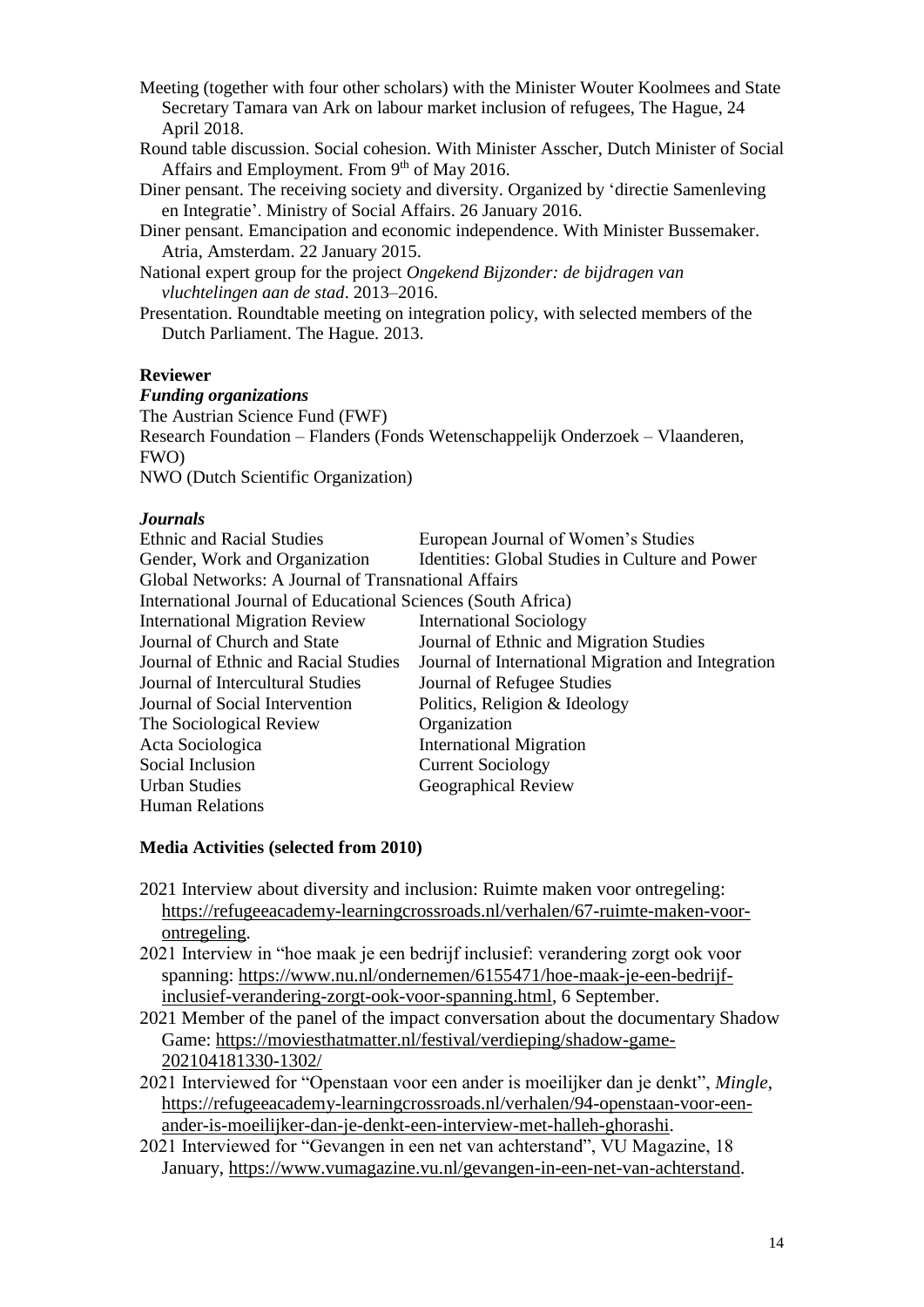- 2020 Interview in Trouw: "Hoogleraar Halleh Ghorashi: 'Wow, iemand zag een professor in mij!'", 2 December 2020, [https://www.trouw.nl/religie-filosofie/hoogleraar-halleh](https://www.trouw.nl/religie-filosofie/hoogleraar-halleh-ghorashi-wow-iemand-zag-een-professor-in-mij~bf9efdbc/)[ghorashi-wow-iemand-zag-een-professor-in-mij~bf9efdbc/](https://www.trouw.nl/religie-filosofie/hoogleraar-halleh-ghorashi-wow-iemand-zag-een-professor-in-mij~bf9efdbc/).
- 2020 Interview in Voertaal: "Ik vind het belangrijk je eigen macht als onderzoeker ter discussie te stellen", 26 November. [https://voertaal.nu/halleh-ghorashi-hoogleraar](https://voertaal.nu/halleh-ghorashi-hoogleraar-diversiteit-en-integratie-ik-vind-het-belangrijk-je-eigen-macht-als-onderzoeker-ter-discussie-te-stellen/)[diversiteit-en-integratie-ik-vind-het-belangrijk-je-eigen-macht-als-onderzoeker-ter](https://voertaal.nu/halleh-ghorashi-hoogleraar-diversiteit-en-integratie-ik-vind-het-belangrijk-je-eigen-macht-als-onderzoeker-ter-discussie-te-stellen/)[discussie-te-stellen/](https://voertaal.nu/halleh-ghorashi-hoogleraar-diversiteit-en-integratie-ik-vind-het-belangrijk-je-eigen-macht-als-onderzoeker-ter-discussie-te-stellen/)
- 2020 Interview in "Een vluchteling heeft niets te zeggen over integratie": [https://www.oneworld.nl/lezen/politiek/migratie/een-vluchteling-heeft-niets-te](https://www.oneworld.nl/lezen/politiek/migratie/een-vluchteling-heeft-niets-te-zeggen-over-integratie/)[zeggen-over-integratie/,](https://www.oneworld.nl/lezen/politiek/migratie/een-vluchteling-heeft-niets-te-zeggen-over-integratie/) 7 July.
- 2020 Interviewed for "Praten over racisme is niet voor iedereen vanzelfsprekend" published on June 6th, at RTLnews: [https://www.rtlnieuws.nl/nieuws/nederland/artikel/5143966/racisme-nederland-praten-](https://www.rtlnieuws.nl/nieuws/nederland/artikel/5143966/racisme-nederland-praten-george-floyd-protesten)
- [george-floyd-protesten](https://www.rtlnieuws.nl/nieuws/nederland/artikel/5143966/racisme-nederland-praten-george-floyd-protesten) 2020 Interview in *het Parool*: Waarom stonden die 5000 mensen op de Dam: [https://www.parool.nl/nederland/de-vraag-die-amper-werd-gesteld-waarom](https://www.parool.nl/nederland/de-vraag-die-amper-werd-gesteld-waarom-stonden-die-5000-mensen-op-de-dam~b201601d/)[stonden-die-5000-mensen-op-de-dam~b201601d/,](https://www.parool.nl/nederland/de-vraag-die-amper-werd-gesteld-waarom-stonden-die-5000-mensen-op-de-dam~b201601d/) 6 June.
- 2020 Gesprek bij NPO radio 1 op 4 juni: Hoe tolerant in Nederland: [https://www.nporadio1.nl/de-nieuws-bv/onderwerpen/59690-2020-06-04-hoe-tolerant](https://www.nporadio1.nl/de-nieuws-bv/onderwerpen/59690-2020-06-04-hoe-tolerant-is-nederland)[is-nederland](https://www.nporadio1.nl/de-nieuws-bv/onderwerpen/59690-2020-06-04-hoe-tolerant-is-nederland)
- 2020 Interview: Verder kijken dan de norm: Hoe een gekleurde bril diversiteit in de weg staat in *CNV uitgave*: [https://www.cnv.nl/fileadmin/user\\_upload/dossiers/awvn/CNV-](https://www.cnv.nl/fileadmin/user_upload/dossiers/awvn/CNV-AVWN2020-diversiteit-spreads.pdf)[AVWN2020-diversiteit-spreads.pdf,](https://www.cnv.nl/fileadmin/user_upload/dossiers/awvn/CNV-AVWN2020-diversiteit-spreads.pdf) p. pagina's 8 en 9.
- 2020 Interview in de tijdschrift *Vandaag: Over zingeving en levenskunst*, lente 2020, pagina's 12 en13.
- 2019 Interview in the *SERmagazine* about the SER advise: diversity in the top: [https://www.ser.nl/nl/Publicaties/diversiteit-niet-vanzelf,](https://www.ser.nl/nl/Publicaties/diversiteit-niet-vanzelf) 14 October 2019
- 2019 "Ontzettend veel talent gaat verloren", interview in the *SERmagazine*, April 2019, nr. 4: 14-17.
- 2018 Interview in *Groene Amsterdammer*: [https://www.groene.nl/artikel/nederland](https://www.groene.nl/artikel/nederland-wordt-diverser-maar-niet-gelijkwaardiger)[wordt-diverser-maar-niet-gelijkwaardiger,](https://www.groene.nl/artikel/nederland-wordt-diverser-maar-niet-gelijkwaardiger) 6 juni 2018.
- 2018 Interview in *Groene Amsterdammer*: [https://www.groene.nl/artikel/goede](https://www.groene.nl/artikel/goede-bedoelingen-zijn-niet-genoeg)[bedoelingen-zijn-niet-genoeg,](https://www.groene.nl/artikel/goede-bedoelingen-zijn-niet-genoeg) 6 juni 2018.
- 2018 Lecture "Voorbij polarisatie", Studium Generale Universiteit Utrecht, serie 17 miljoen mensen: [https://www.youtube.com/watch?v=tDKCuBda4Sc,](https://www.youtube.com/watch?v=tDKCuBda4Sc) 17 oktober.
- 2018 Interview: Uitsluiting met de beste bedoelingen, Migratie-experts aan het woord: #4 Halleh Ghorashi [https://www.oneworld.nl/movement/uitsluiting-met-de-beste](https://www.oneworld.nl/movement/uitsluiting-met-de-beste-bedoelingen/)[bedoelingen/](https://www.oneworld.nl/movement/uitsluiting-met-de-beste-bedoelingen/)
- 2018 Interview:<https://www.oneworld.nl/movement/dansen-om-de-vluchteling/>
- 2017 interview in the magazine *Factaal* (Acadmic center for dentistry Amsterdam), 17(2), July 2017, [https://www.acta.nl/nl/Images/Factaal-editie22017-interview-](https://www.acta.nl/nl/Images/Factaal-editie22017-interview-Halleh-Ghorashi_tcm251-856494.pdf)[Halleh-Ghorashi\\_tcm251-856494.pdf](https://www.acta.nl/nl/Images/Factaal-editie22017-interview-Halleh-Ghorashi_tcm251-856494.pdf)
- TEDxAUCollege talk: The Changed Conditions of Critical Thinking, posted 12 April 2017,<https://www.youtube.com/watch?v=OtU8vidBYF8>
- 2017 interview in the magazine *Zorg & Welzijn* (Care & Wellbeing) [https://www.zorgwelzijn.nl/welzijnswerk/nieuws/2017/3/exclusie-is-natuurlijker-dan](https://www.zorgwelzijn.nl/welzijnswerk/nieuws/2017/3/exclusie-is-natuurlijker-dan-inclusie/)[inclusie/](https://www.zorgwelzijn.nl/welzijnswerk/nieuws/2017/3/exclusie-is-natuurlijker-dan-inclusie/)
- 2017 (15 March 2017-day of the Dutch Parliamentary election): [https://www.brainwash.nl/er-valt-iets-te-kiezen-vandaag-en-wel-dit/er-valt-iets-te](https://www.brainwash.nl/er-valt-iets-te-kiezen-vandaag-en-wel-dit/er-valt-iets-te-kiezen-vandaag-en-wel-dit)[kiezen-vandaag-en-wel-dit](https://www.brainwash.nl/er-valt-iets-te-kiezen-vandaag-en-wel-dit/er-valt-iets-te-kiezen-vandaag-en-wel-dit)
- March 2017

Interview at *Sonono Radio Sh*ow, Urban Stories Festival, ["Humanizing Refugees"](https://www.mixcloud.com/SononoRadio/prof-halleh-ghorashi-at-sonono-radio-show-urban-stories-festival-humanizing-refugees/)